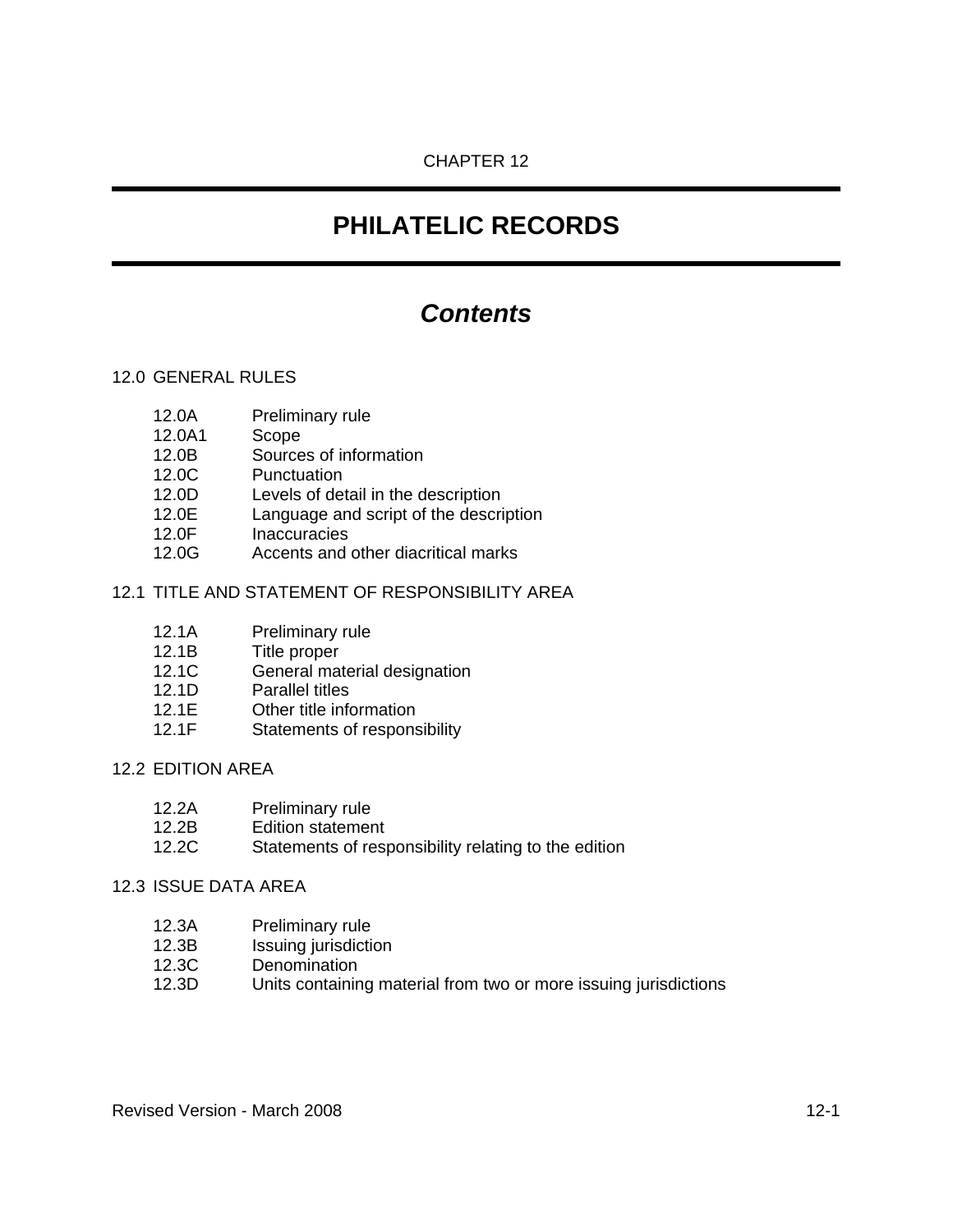#### 12.4 DATE(S) OF CREATION, INCLUDING DISTRIBUTION, PUBLICATION, ETC., AREA

- 12.4A Preliminary rule
- 12.4B Date(s) of creation
- 12.4C Place of publication, distribution, etc.
- 12.4D Name of publisher, distributor, etc.
- 12.4E Statement of function of publisher, distributor, etc.
- 12.4F Date of publication, distribution, etc.
- 12.4G Place of manufacture, name of manufacturer, date of manufacture

#### 12.5 PHYSICAL DESCRIPTION AREA

- 12.5A Preliminary rule
- 12.5B Extent of descriptive unit (including specific material designation)
- 12.5C Other physical details
- 12.5D Dimensions
- 12.5E Accompanying material

## 12.6 PUBLISHER'S SERIES AREA

- 12.6A Preliminary rule<br>12.6B Title proper of p
- Title proper of publisher's series
- 12.6C Parallel titles of publisher's series
- 12.6D Other title information of publisher's series
- 12.6E Statements of responsibility relating to publisher's series
- 12.6F Numbering within publisher's series

# 12.7 ARCHIVAL DESCRIPTION AREA

- 12.7A Preliminary rule<br>12.7B Administrative h
- Administrative history/Biographical sketch
- 12.7C Custodial history
- 12.7D Scope and content

#### 12.8 NOTE AREA

- 12.8A Preliminary rule
- 12.8B Notes

## 12.9 STANDARD NUMBER AREA

- 12.9A Preliminary rule
- 12.9B Standard number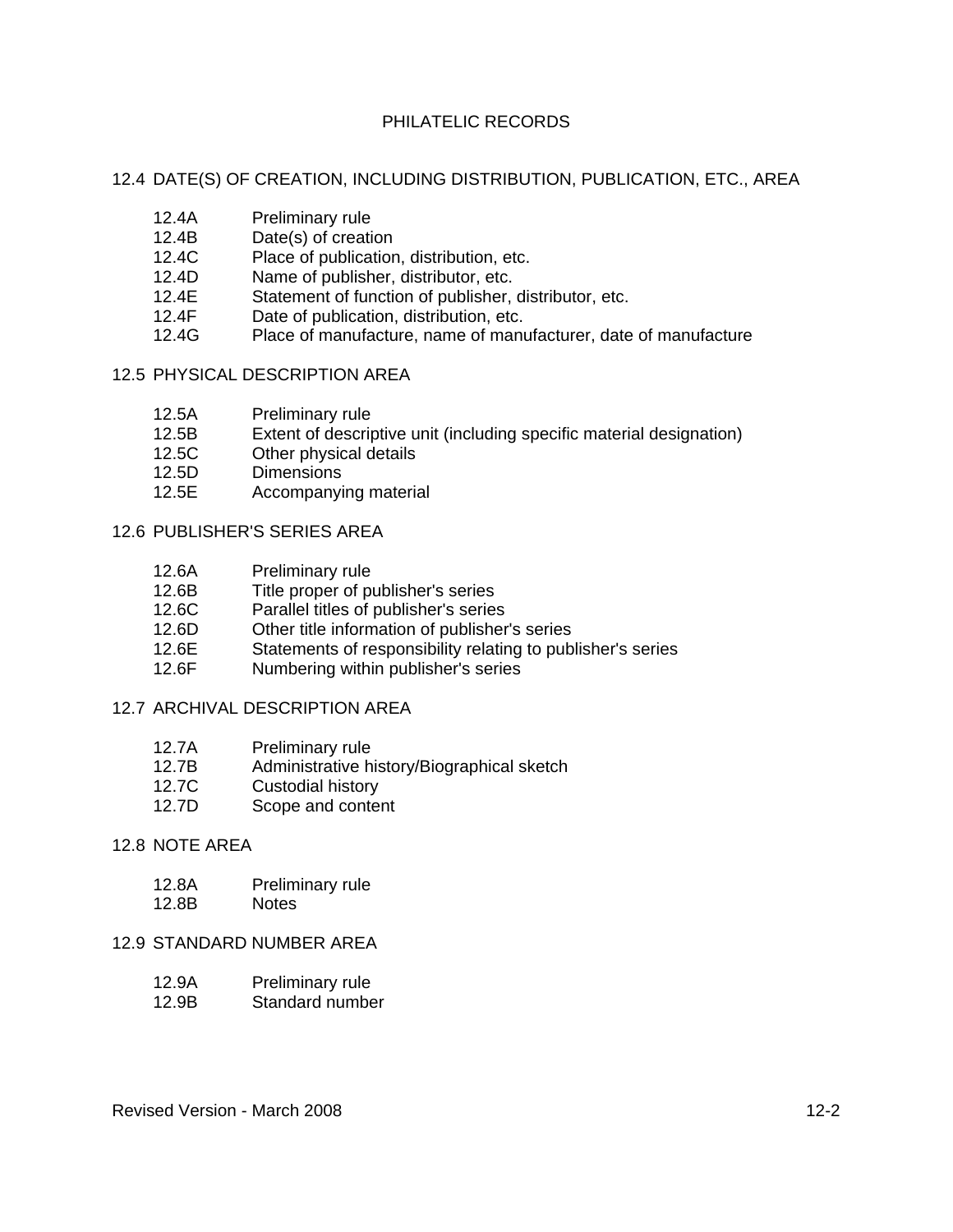# **12.0. GENERAL RULES**

#### **12.0A. Preliminary rule**

**12.0A1. Scope.** Philatelic records are defined as:

1) postage stamps, postal stationery, or other material created and/or used to signify prepayment or payment due for postal services

2) stamps or labels resembling the material described above, but which have no postal value

3) cancellations or other markings created and/or used by a postal administration to show evidence of postal usage

4) material bearing one or more of the items described above.

 These records include postage stamps, postal stationery items, postal covers, revenue stamps, labels, international reply coupons, and postal markings. Also included in the scope of this chapter are the printed pre-production materials created as part of the design process for the philatelic products.

 The rules in this chapter may be used to describe issued or unissued philatelic records which constitute a fonds or a part thereof.

 For records falling within the scope of other chapters but presenting philatelic information (e.g., pictures or photographs of a stamp created as part of the design process), consult the rules in this chapter in conjunction with those of the chapter appropriate to the records.

 For multilevel description of philatelic records, see also chapter 1. For multiple media fonds, see chapter 2.

#### **12.0B. Sources of information**

**12.0B1. Chief source of information.** The chief sources of information for philatelic records are as follows<sup>1</sup>:

- 1. for a fonds, all of the material in the fonds;
- 2. for a series, all of the material in the series;
- 3. for a file, all of the material in the file, including the container;
- 4. for an item, prefer in this order, information found (a) on the item itself, or (b) on the container.

 $\overline{\phantom{a}}$  $1$  For all levels of description other than the file and item (fonds, series) the chief source of information for a sub-division is the same as the chief source for that level.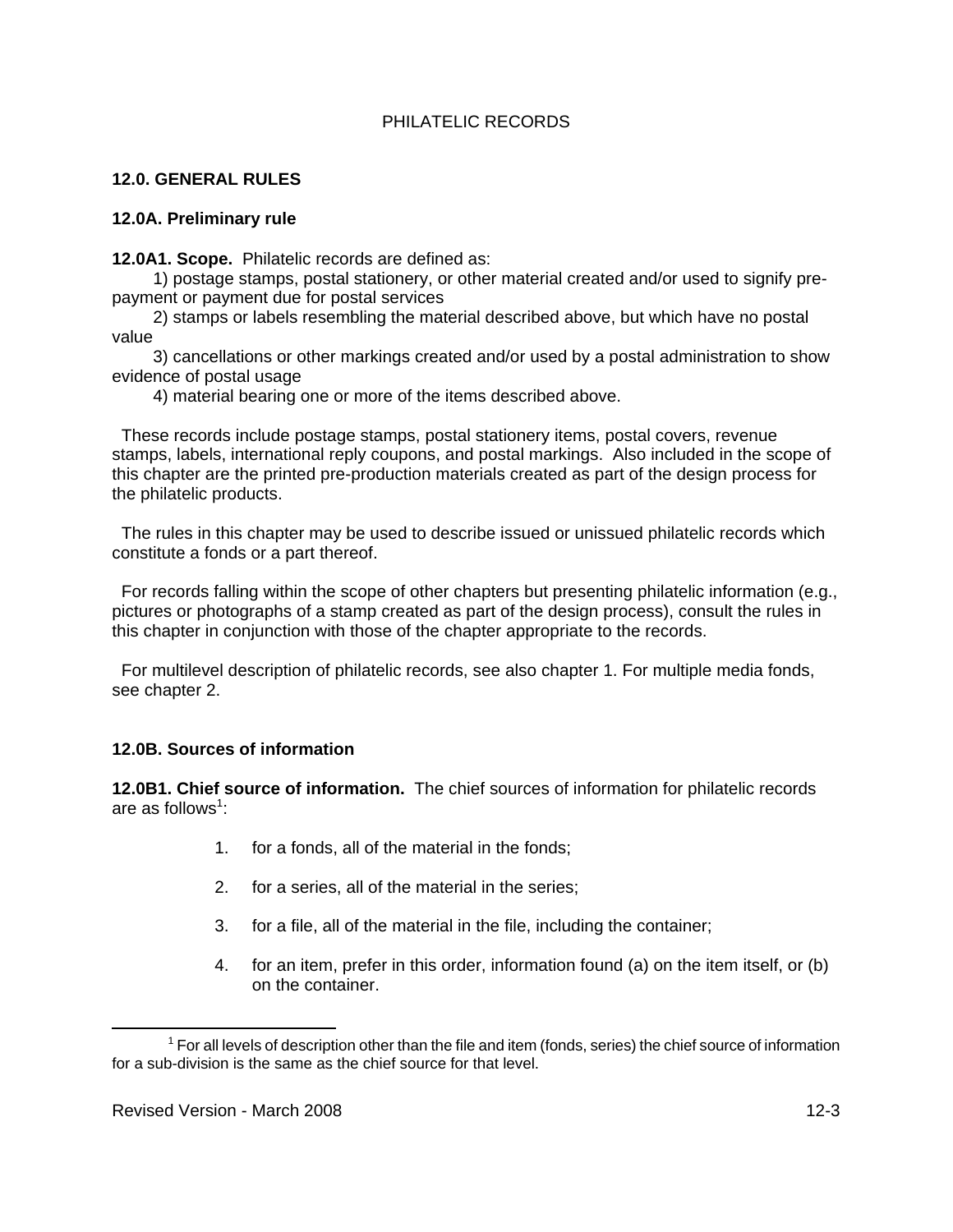**12.0B2. Prescribed sources of information.** The prescribed source(s) of information for each area of description of philatelic records is set out below. Enclose information taken from outside the prescribed source(s) in square brackets, unless otherwise instructed in specific rules.

| AREA                                                             | PRESCRIBED SOURCES OF<br><b>INFORMATION</b>                                           |
|------------------------------------------------------------------|---------------------------------------------------------------------------------------|
| Title and statement of responsibility                            | Chief source of information                                                           |
| Edition                                                          | Chief source of information                                                           |
| Issue data                                                       | Chief source of information                                                           |
| Date(s) of creation, including publication,<br>distribution etc. | Chief source of information                                                           |
| Physical description                                             | Any source                                                                            |
| Publisher's series                                               | Chief source of information, information<br>published by the publisher, creator, etc. |
| Archival description                                             | Any source                                                                            |
| Note(s)                                                          | Any source                                                                            |
| Standard number                                                  | Any source                                                                            |

#### **12.0C. Punctuation**

 For the punctuation of the description as a whole, see 1.0C. For the prescribed punctuation of elements, see the following rules.

#### **12.0D. Levels of detail in the description**

See 1.0D.

**12.0E. Language and script of the description** See 1.0E.

# **12.0F. Inaccuracies**

See 1.0F.

#### **12.0G. Accents and other diacritical marks**

Revised Version - March 2008 12-4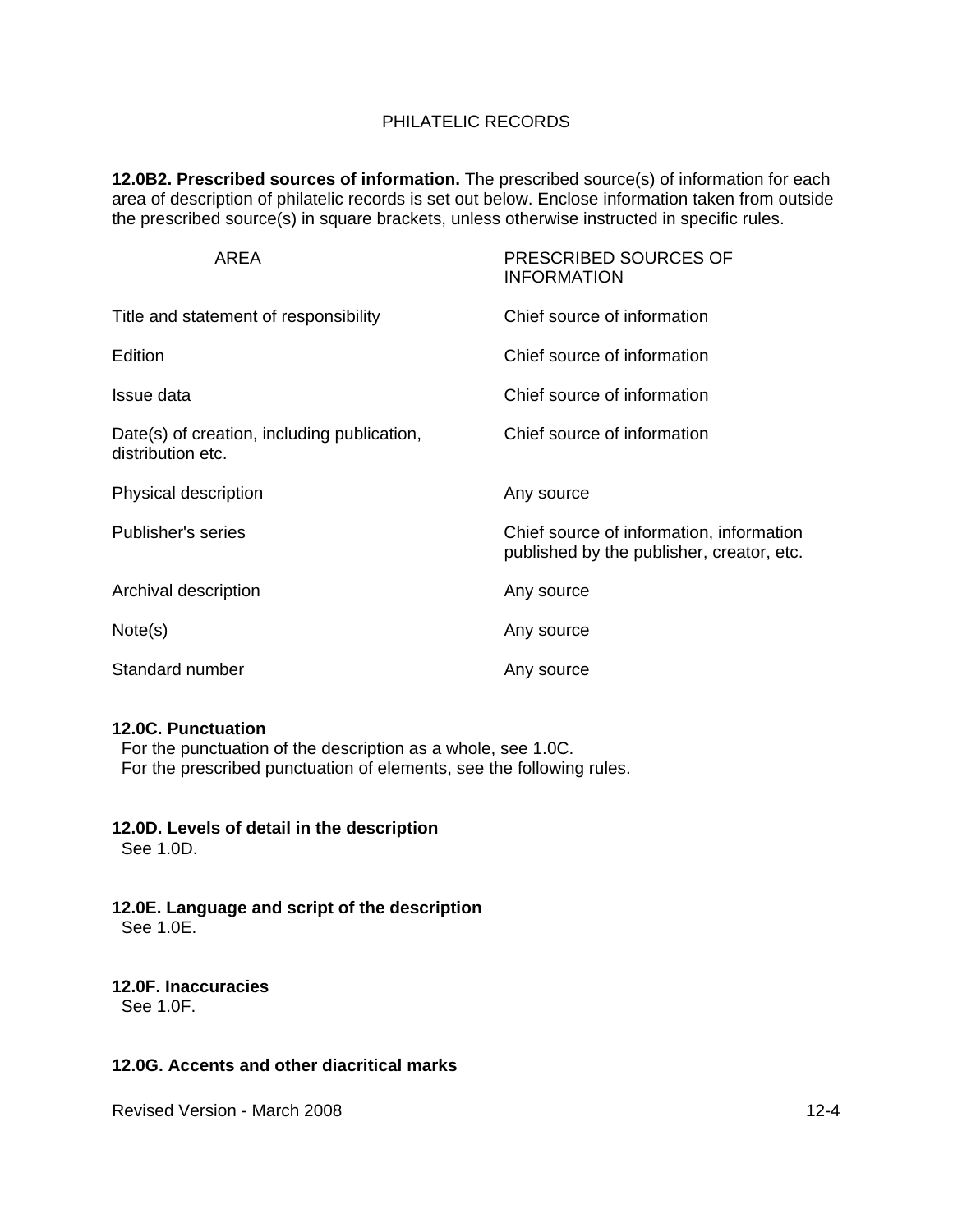See 1.0G.

## **12.1. TITLE AND STATEMENT OF RESPONSIBILITY AREA**

Contents:

- 12.1A. Preliminary rule
- 12.1B. Title proper
- 12.1C. General material designation
- 12.1D. Parallel titles
- 12.1E. Other title information
- 12.1F. Statements of responsibility

#### **12.1A. Preliminary rule**

#### **12.1A1. Punctuation**

 For instructions on the use of spaces before and after prescribed punctuation, see 1.0C. Enclose the general material designation in square brackets.

Separate general material designation terms with a comma.

Precede each parallel title by an equals sign.

Precede each unit of other title information by a colon.

Precede the first statement of responsibility by a diagonal slash.

Precede each subsequent statement of responsibility by a semicolon.

## **12.1B. Title proper**

**12.1B1. Formal title proper.** Transcribe a formal title proper as instructed in 1.1B1 and in the following subrules.

Caribou

Alexander Graham Bell, 1847-1947

**12.1B1a.** At the item level, do not transcribe a statement of the denomination, the name of the issuing jurisdiction, and/or the term *postage* (or its equivalent in another language) as part of the formal title proper unless this text is an integral part of the formal title proper (i.e., connected by grammatical construction).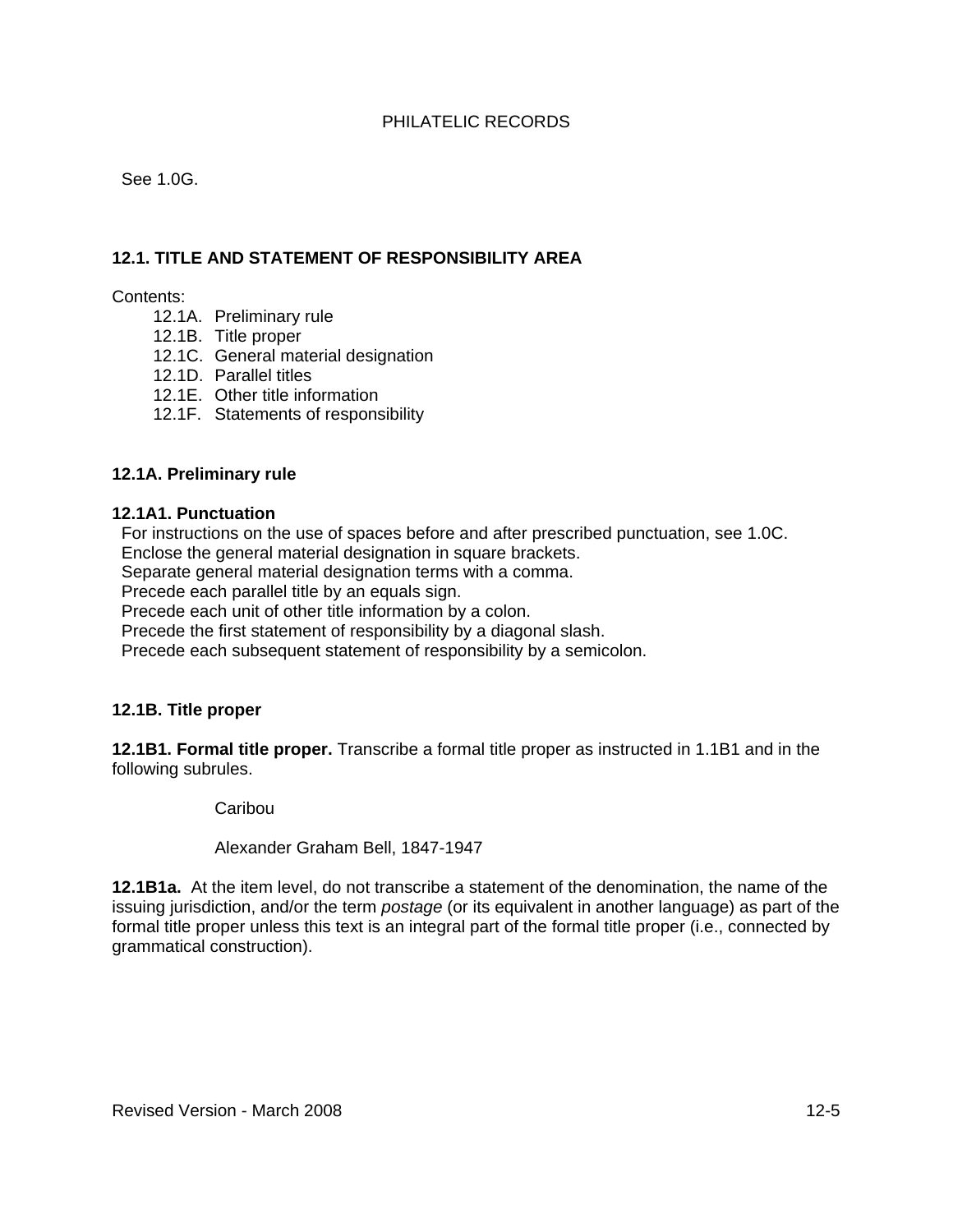Laurier *Appears on the original as:*  Laurier postes/postage



If there is no formal title proper, do not record the denomination, the name of the issuing jurisdiction, and/or the term *postage* (or its equivalent in another language) as the formal title proper. Instead, supply a title according to the rules in 12.1B2.

**12.1B1b.** If a letter, word, or number appears only once but the design of the chief source of information makes it clear that it is intended to be read more than once, repeat the letter, word or number without the use of square brackets.

> 1668, voyage of the Nonsuch = 1668, voyage du Nonsuch *Appears on the original as:* **1668** VOYAGE OF THE VOYAGE DU **NONSUCH**

**12.1B2. Supplied title proper.** At all levels of description, if no formal title proper appears prominently in or on the chief source of information for the unit being described, supply a title as instructed in 1.1B2-1.1B4.

**12.1B3. Supplied title proper for a fonds.** When describing the fonds as a whole, supply a title proper as instructed in 1.1B3.

British American Bank Note Company fonds

**12.1B4. Supplied title proper for parts of a fonds (e.g., series, file, item).** When describing a part of a fonds, e.g. a series, file, or item, which lacks a formal title proper, compose a brief descriptive title as instructed in 1.1B4.

> Proofs and essays *(Series forms part of the British American Bank Note Company fonds)*

 Where appropriate, include as part of the supplied title proper a word or brief phrase indicating the main subject content of the unit being described.

Bluenose stamp proofs

Revised Version - March 2008 12-6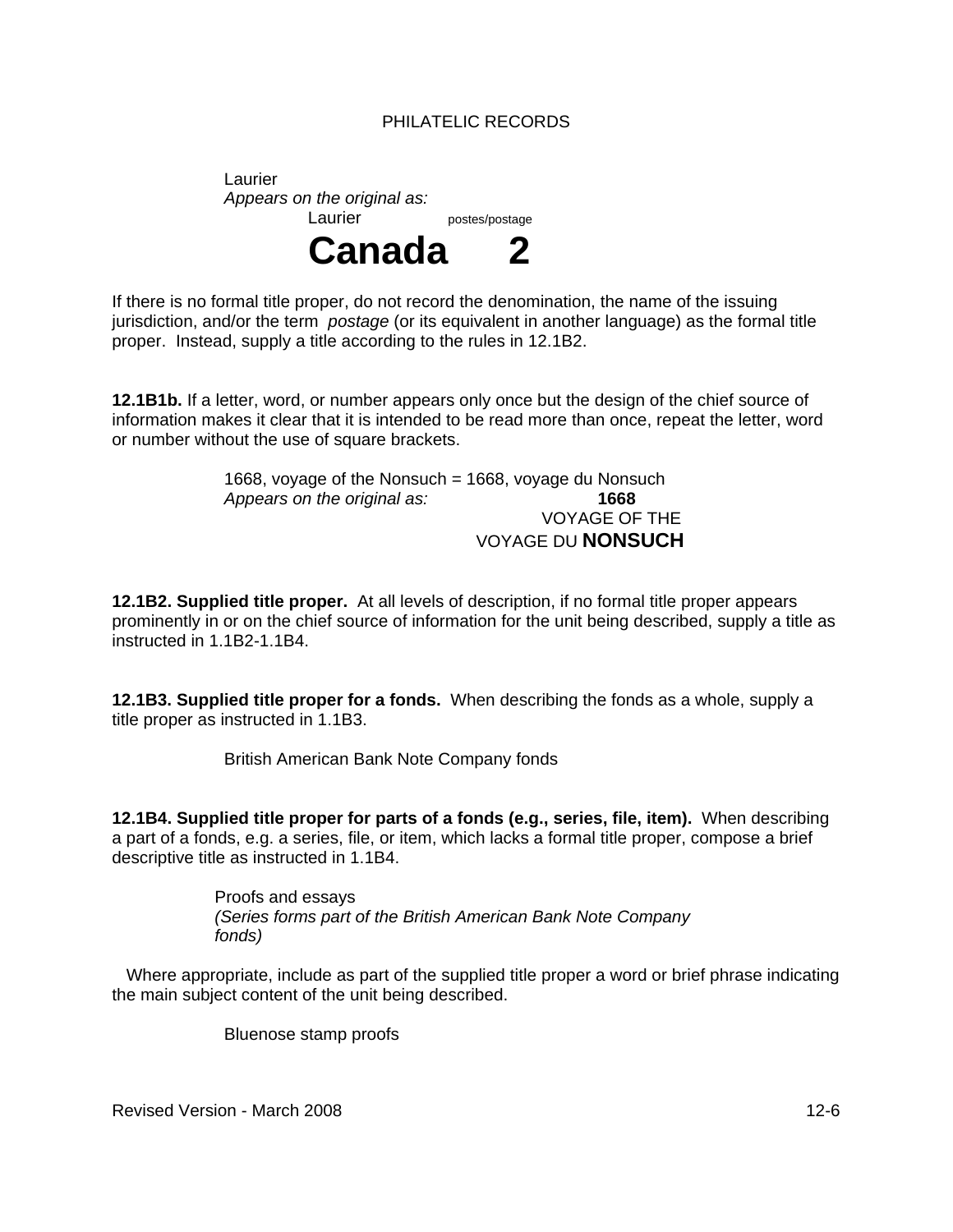**12.1B5. Title on another copy, etc.** When an item lacks a formal title proper and a title is known to exist on another copy, edition, version, or different state of the item, use the title from that source as a supplied title proper if it is appropriate. Give the source of the title in a note (see 12.8B2).

> H.M. Queen Elizabeth II, coronation *Note:* Title taken from the marginal inscription of a full pane of the same issue *(Title proper for a single stamp)*

#### **12.1C.** *Optional addition*. **General material designation**

**12.1C1.** At all levels of description, immediately following the title proper, give the general material designation *philatelic record*, as instructed in 1.1C.

John G. Diefenbaker, 1895-1979 [philatelic record]

## **12.1D. Parallel titles**

**12.1D1.** Transcribe parallel titles as instructed in 1.1D.

Hand-drawn cart [GMD] = Petite charrette

 International Philatelic Youth Exhibition, 1982 [GMD] = L'exposition philatélique mondiale de la jeunesse, 1982

Tall ships visit, 1984 [GMD] = Visite des grands voiliers, 1984

# **12.1E. Other title information**

**12.1E1.** Transcribe other title information as instructed in 1.1E.

# **12.1F. Statements of responsibility**

Apply these rules at the item level. At the series and file levels, for material published or issued as a unit, use these rules only when the statement of responsibility applies to all of the items in the unit being described.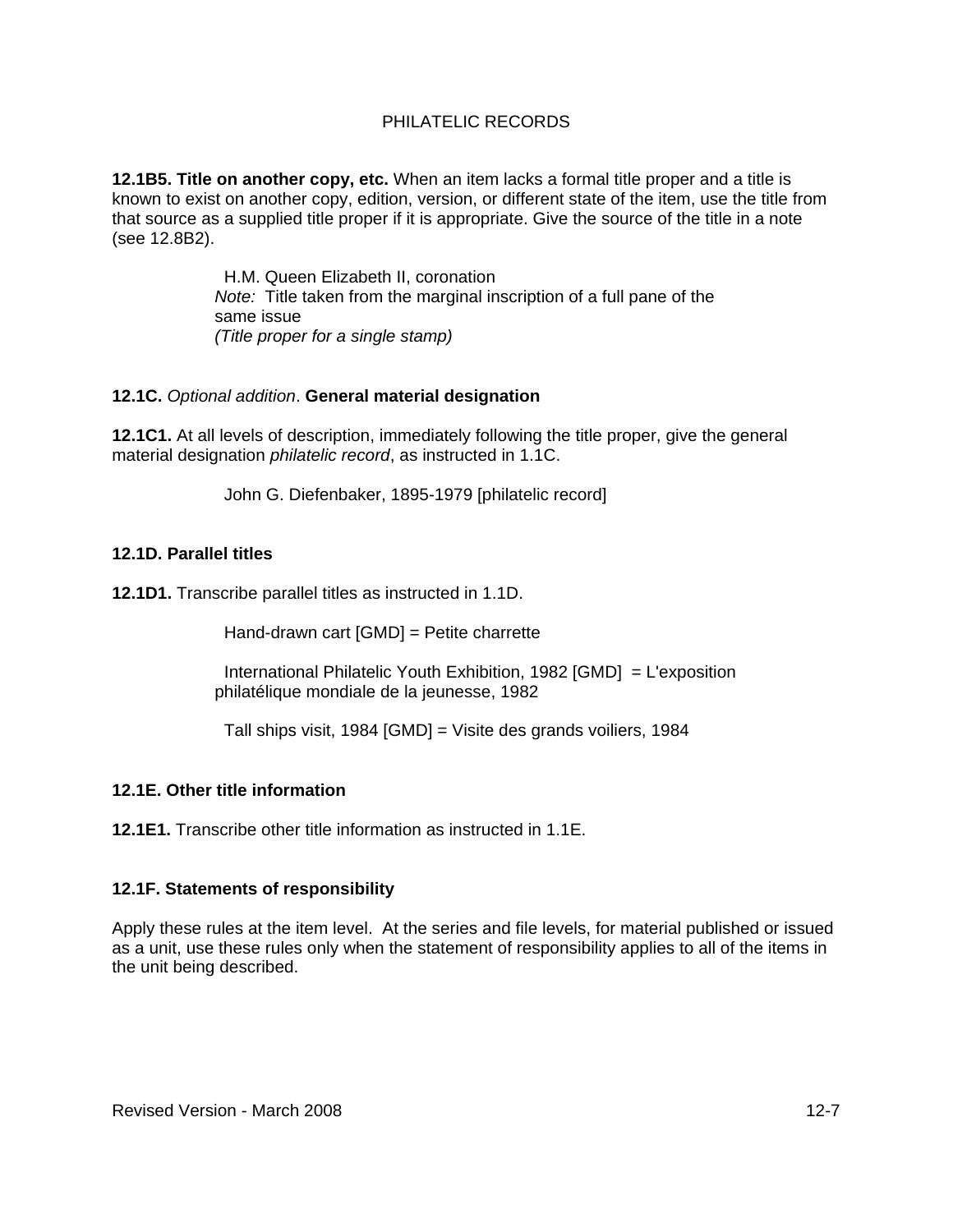**12.1F1.** Transcribe explicit statements of responsibility as instructed in 1.1F.

 Aaron R. Mosher / design, Roger Hill *(a pane of stamps with the statement of responsibility in the marginal inscription)* 

# **12.2. EDITION AREA**

Contents:

- 12.2A. Preliminary rule
- 12.2B. Edition statement
- 12.2C. Statements of responsibility relating to the edition

#### **12.2A. Preliminary rule**

**12.2A1. Scope.** Use this area at the item level to record statements relating to versions, editions or states of philatelic records. At the series and file levels, for material published or issued as a unit, use this area only when all of the items are of the same edition or state.

#### **12.2A2. Punctuation**

 For instructions on the use of spaces before and after prescribed punctuation, see 1.0C. Precede this area by a full stop, space, dash, space.

 Precede the first statement of responsibility following an edition statement by a diagonal slash. Precede each subsequent statement of responsibility by a semicolon.

#### **12.2B. Edition statement**

**12.2B1.** Give the edition statement as instructed in 1.2B.

Plate no. 1

3rd proving

#### **12.2C. Statements of responsibility relating to the edition**

**12.2C1.** Transcribe a statement of responsibility relating to one or more editions but not to all editions of the unit being described as instructed in 1.2C.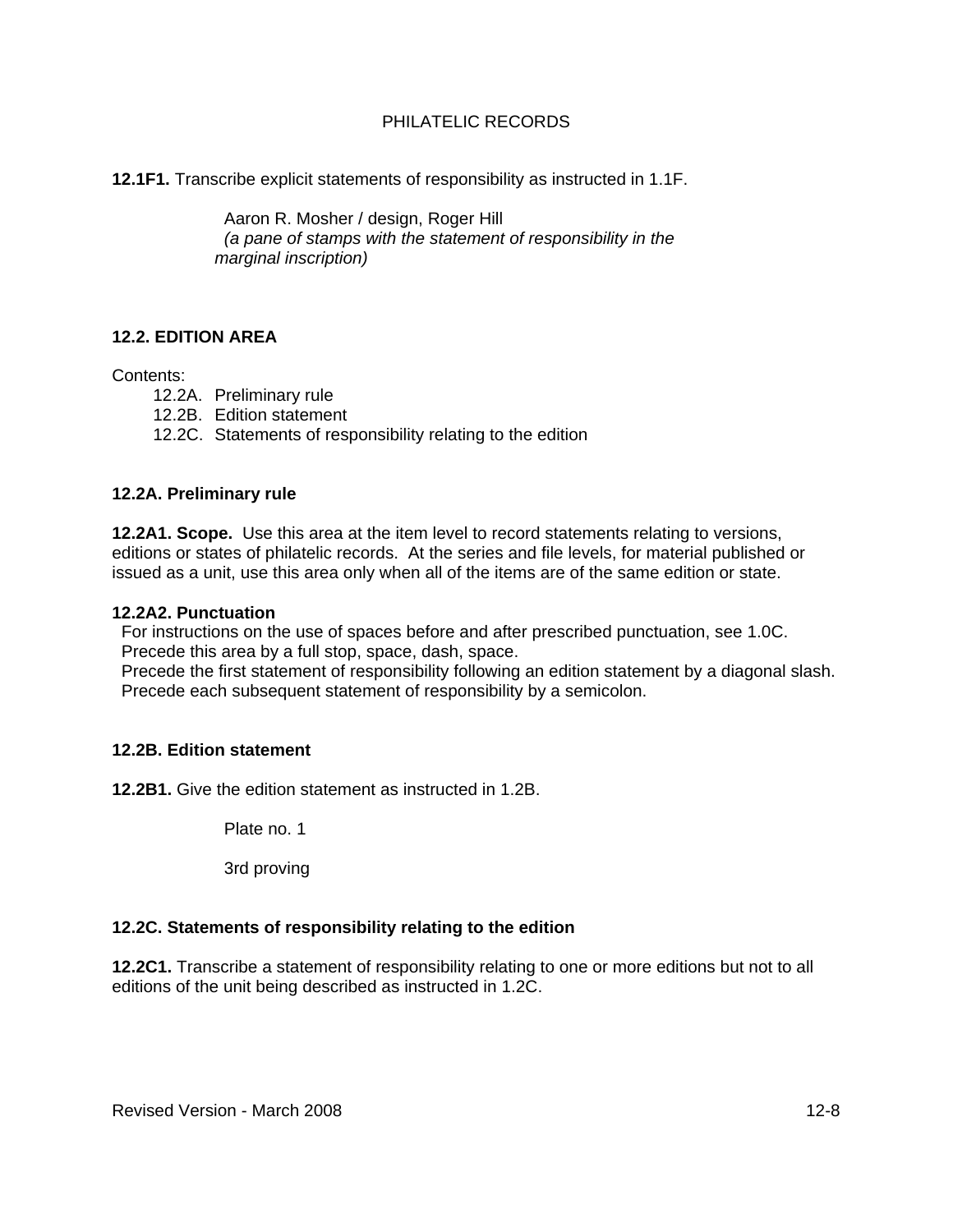# **12.3. ISSUE DATA AREA**

Contents:

- 12.3A. Preliminary rule
- 12.3B. Issuing jurisdiction
- 12.3C. Denomination
- 12.3D. Units containing material from two or more issuing jurisdictions

# **12.3A. Preliminary rule**

**12.3A1. Scope.** Apply these rules to philatelic records at all levels of description.

#### **12.3A2. Punctuation**

 For instructions on the use of spaces before and after prescribed punctuation, see 1.0C. Precede each occurrence of this area by a full stop, space, dash, space. Precede the denomination by a colon.

**12.3A3. Language and script of the description.** Give all elements in the language and script of the institution providing the description. An original statement of the issuing jurisdiction or denomination may be transcribed in a note (see 12.8B9).

**12.3A4.** This area is repeatable.

# **12.3B. Issuing jurisdiction**

**12.3B1.** Give the name of the jurisdiction (e.g., government) responsible for issuing the philatelic records. If the unit contains parts issued by different jurisdictions, follow the instructions in 12.3D.

Canada

Spain

Newfoundland

# **12.3C. Denomination**

**12.3C1.** For all units possessing a denomination (e.g., postage stamps, revenue stamps, postal stationery items), give the denomination in a standardized format, recording the denomination number in arabic numerals followed by the name of the currency unit. Include a denomination statement even if the denomination is already recorded as part of the title proper or other title information.

Revised Version - March 2008 12-9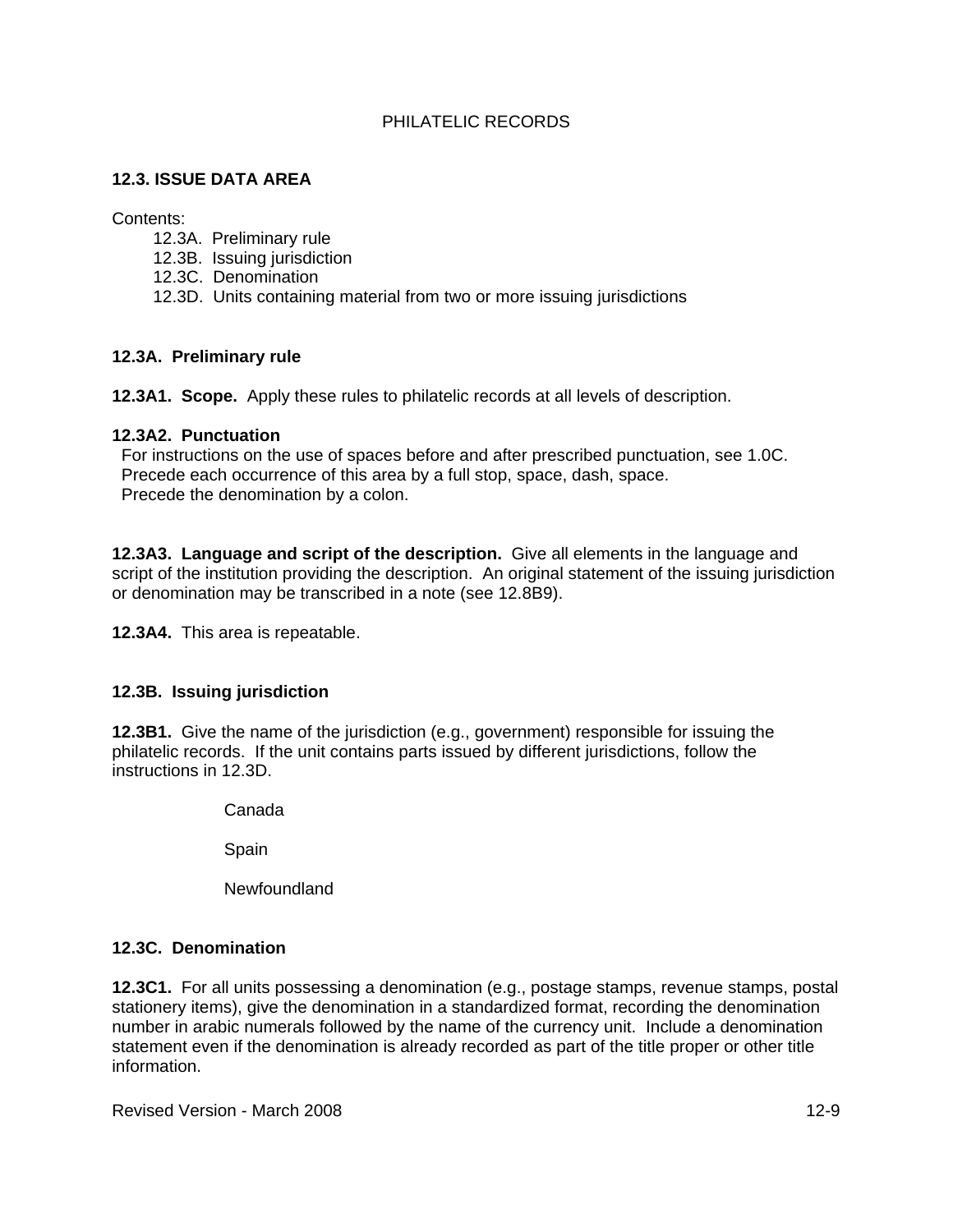Nova Scotia : 10 cents

Newfoundland : 5 pence

Canada : [43 cents]

**12.3C2.** If three or fewer denominations are present, record the denominations separated by commas.

Vancouver Island : 5 cents, 10 cents

**12.3C3.** If more than three denominations are present, give the predominant denomination followed by the phrase *and other denominations*. Further details about the denominations may be given in a note (see 12.8B9).

Canada : 43 cents and other denominations

If no denomination predominates, use the phrase *various denominations*.

Newfoundland : various denominations

**12.3C4. Equivalent denominations in different currencies.** All levels of description, if the equivalent denomination is given in two or more currencies on the same unit, record the denomination, as outlined above, using the currency of the issuing jurisdiction. Record the denomination(s) in the other currency (or currencies) in a note (see 12.8B9).

> Canada :  $7\frac{1}{2}$  pence *Note:* Denomination also given in British currency as 6 pence sterling

# **12.3D. Units containing material from two or more issuing jurisdictions**

**12.3D1.** If the unit being described contains material relating to two or three issuing jurisdictions, use a separate occurrence of this area for each issuing jurisdiction.

Canada : 5 cents. - United States : 20 cents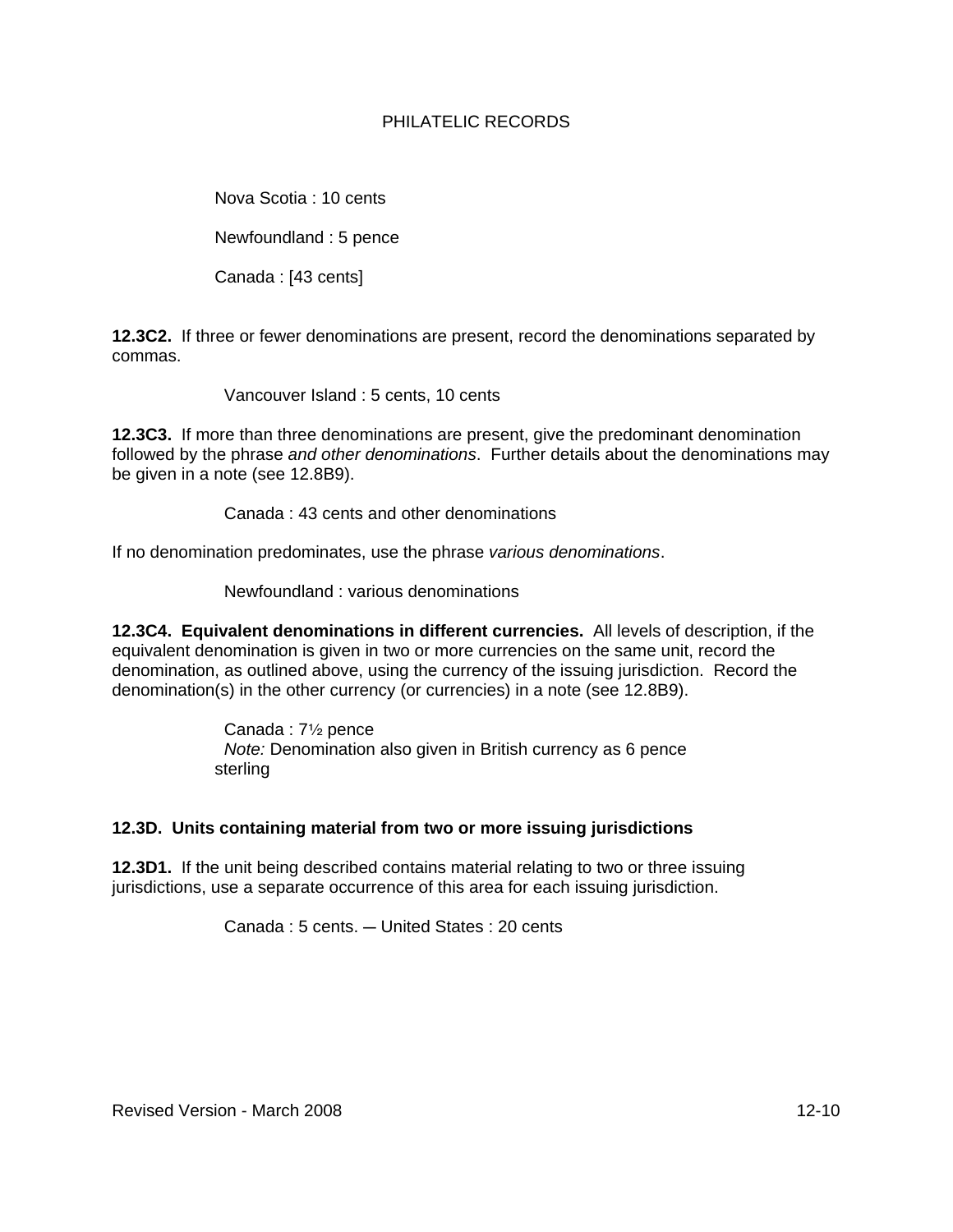**12.3D2.** If there are more than three issuing jurisdictions, give the predominant jurisdiction followed by the phrase *and other jurisdictions* and the denomination as instructed in 12.3C. Further details about the jurisdictions may be given in a note (see 12.8B9).

United Kingdom and other jurisdictions : various denominations

If no issuing jurisdiction predominates, use the phrase *various jurisdictions*.

# **12.4. DATE(S) OF CREATION, INCLUDING PUBLICATION, DISTRIBUTION ETC., AREA**

Contents:

- 12.4A. Preliminary rule
- 12.4B. Date(s) of creation
- 12.4C. Place of publication, distribution etc.
- 12.4D. Name of publisher, distributor, etc.
- 12.4E. Statement of function of publisher, distributor etc.
- 12.4F. Date publication, distribution etc.
- 12.4G. Place of manufacture, name of manufacturer, date of manufacture

## **12.4A. Preliminary rule**

#### **12.4A1. Scope.**

See 1.4A1.

 At the series and file levels, record *only* the date(s) of creation if all the material in the unit being described is unpublished, or if there is a mix of published and unpublished material, or if all the material is published but not as a series or set. If all the material in the unit being described belongs to the same published series or set, record the information about the place, name, and date(s) of publishing, distributing or, manufacturing, etc., activities.

#### **12.4A2. Punctuation**

 For instructions on the use of spaces before and after prescribed punctuation, see 1.0C. Precede this area by a full stop, space, dash, space.

 Precede a second or subsequently named place of publication, distribution, etc., by a semicolon.

Precede the name of a publisher, distributor, etc., by a colon.

 Enclose a supplied statement of function of a publisher, distributor, etc., in square brackets. Precede the date of publication, distribution, etc., by a comma.

Enclose the details of manufacture (place, name, date) in parentheses.

Precede the name of a manufacturer by a colon.

Precede the date of manufacture by a comma.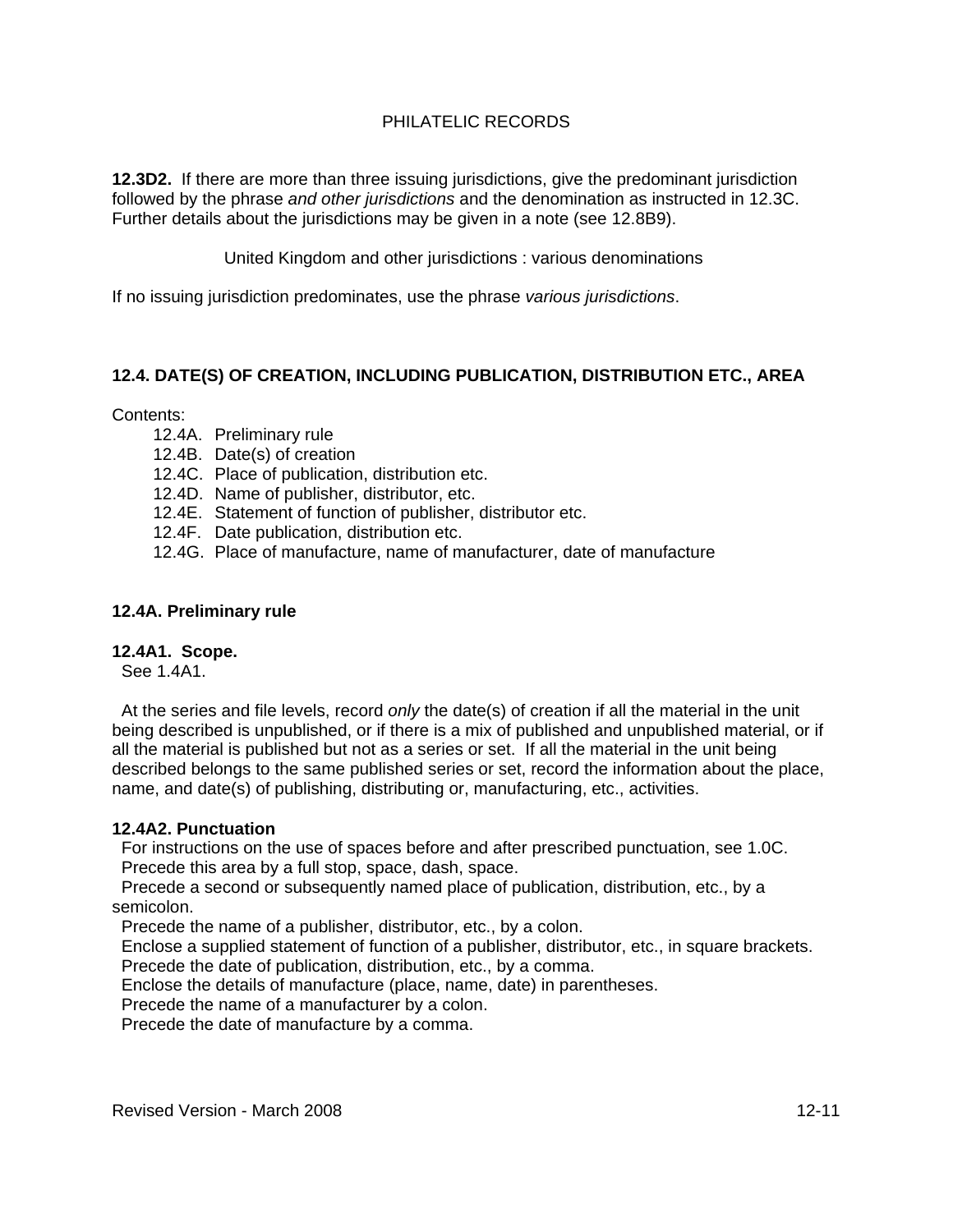**12.4A3.** In presenting information in the dates of creation, including publication, distribution, etc., area, follow the instructions set out in 1.4A3-1.4A7.

# **12.4B. Date(s) of creation**

**12.4B1.** Give the date(s) of creation for the unit being described as instructed in 1.4B.

 1897 20 Mar. 1949 1939-1994, predominant 1953-1994 1912-1989 *Note*: Very little material is available for the period 1930-1935.

[ca. 1967]

## **12.4C. Place of publication, distribution, etc.**

**12.4C1.** Transcribe the place of publication, distribution, etc., of the unit being described as instructed in 1.4C.

**Ottawa** 

# **12.4D. Name of publisher, distributor, etc.**

**12.4D1.** Give the name of the publisher, distributor, etc., of the unit being described as instructed in 1.4D.

[Ottawa] : Canada Post Corporation

# **12.4E.** *Optional addition*. **Statement of function of publisher, distributor, etc.**

**12.4E1.** Add to the name of the publisher, distributor, etc., a statement of function as instructed in 1.4E.

# **12.4F. Date of publication<sup>2</sup> , distribution, etc.**

 $\overline{\phantom{a}}$  2  $2$  The date of issue is the publication date.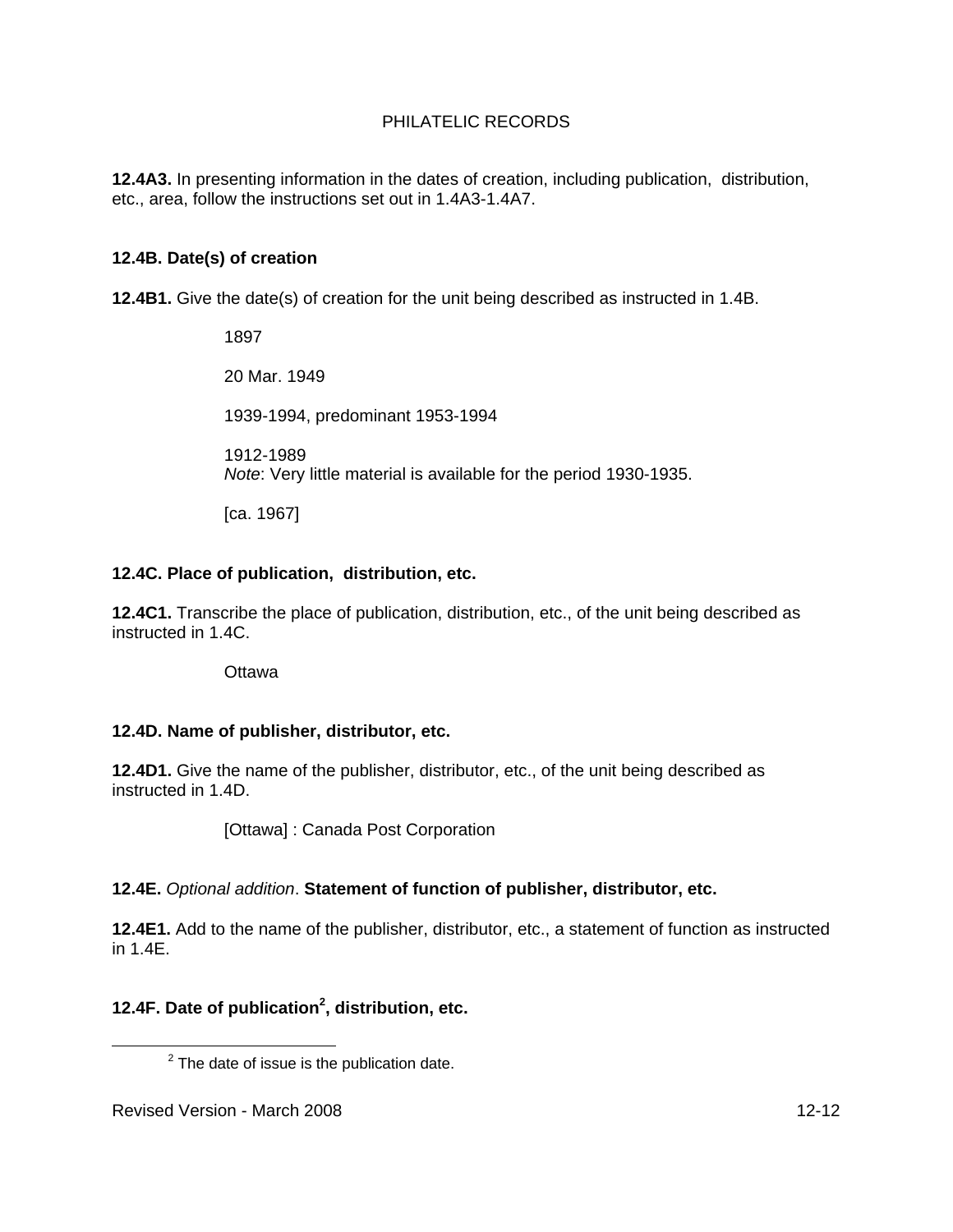**12.4F1.** Give the date of publication, distribution, etc., in the fullest form available (e.g., day, month, year) as instructed in 1.4F.

#### 8 Nov. 1993

#### **12.4G. Place of manufacture, name of manufacturer, date of manufacture**

**12.4G1.** Give the place of manufacture, name of manufacturer and/or date of manufacture of the unit being described as instructed in 1.4G.

> [Ottawa : Canada Post Corporation, 1 Sept. 1987] (Canadian Bank Note Co.)

# **12.5. PHYSICAL DESCRIPTION AREA**

#### Contents:

- 12.5A. Preliminary rule
- 12.5B. Extent of descriptive unit (including specific material designation)
- 12.5C. Other physical details
- 12.5D. Dimensions
- 12.5E. Accompanying material

#### **12.5A. Preliminary rule**

#### **12.5A1. Scope**

See 1.5A1.

#### **12.5A2. Punctuation**

 For instructions on the use of spaces before and after prescribed punctuation, see 1.0C. Precede each occurrence of this area by a full stop, space, dash, space *or* start a new paragraph.

Precede other physical details by a colon.

 Separate each part of the description of other physical details by a comma, conjunction, or preposition.

Precede dimensions by a semicolon.

Precede each statement of accompanying material by a plus sign.

Enclose physical details of accompanying material in parentheses.

**12.5A3.** In presenting information in the physical description area, follow the instructions set out in 1.5A3-1.5A5.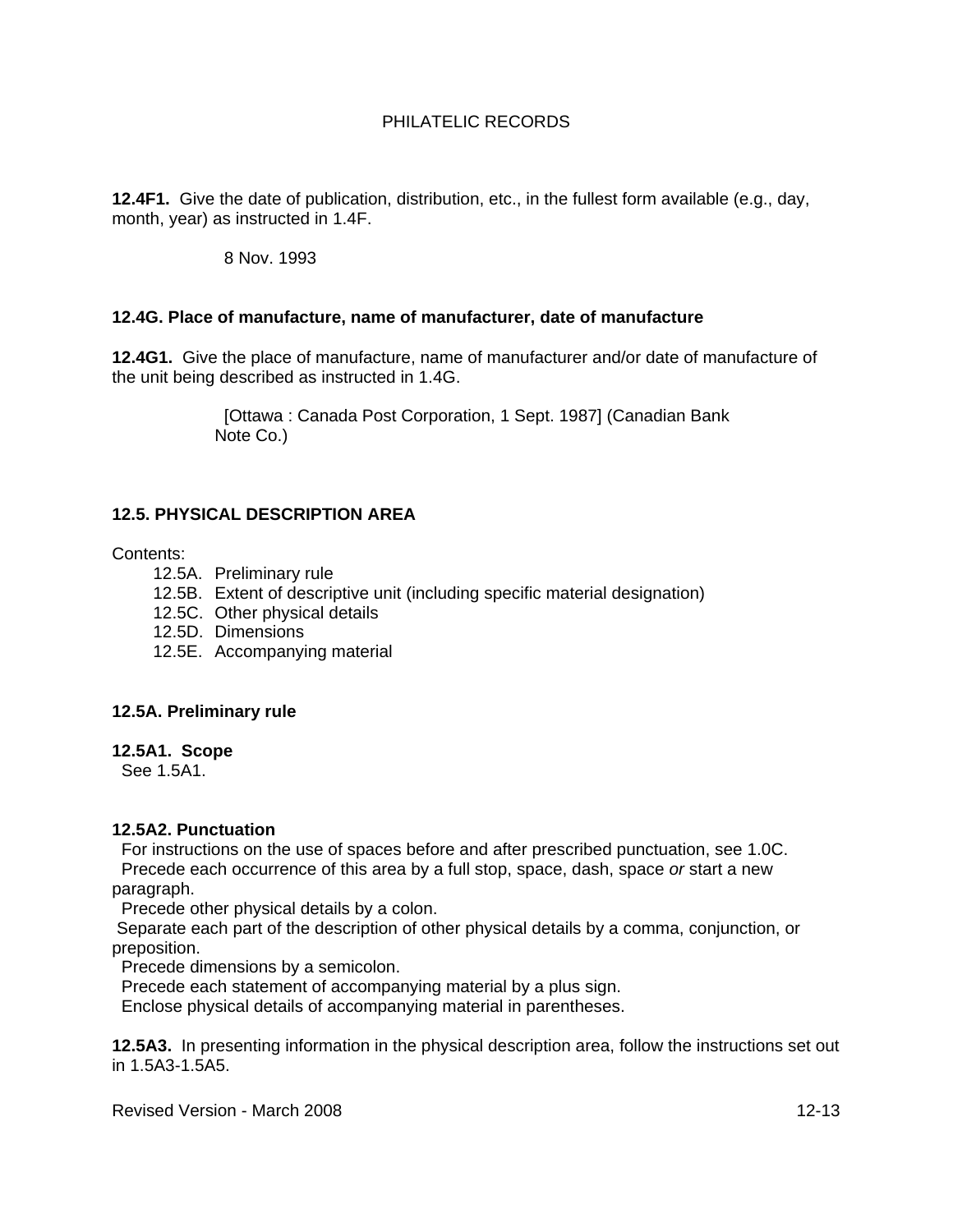# **12.5B. Extent of descriptive unit (including specific material designation)**

**12.5B1.** At all levels of description, record the extent of the unit being described by giving the number of the physical units that comprise it followed by the specific material designation. Use arabic numerals to record the number of physical units. A selective list of recommended specific material designations is given below. $3$ 

> international reply coupon label postage stamp postage stamp booklet postal cover postal marking postal stationery item revenue stamp

15 postal stationery items

1 postal marking

351 postage stamps

 *Optionally,* if the parts of the unit being described are very numerous and the exact number cannot be readily ascertained, give an approximate number.

ca. 5,000 postage stamps

 *Optionally*, record the number of containers or volumes, or the linear extent, or the cubic measurement followed by the phrase *of philatelic records*. If the general material designation is used (see 12.1C), omit the phrase *of philatelic records*. Express the linear or cubic extent using the metric system of measurement (see 1.5A4).

3 albums of philatelic records

12 cm of philatelic records

**12.5B2. Collective unit designation.** *Alternatively*, if the physical parts that comprise the unit being described are themselves composed of more than one component (e.g., sheets of 50 postage stamps), record the number of collective units followed by the collective unit

 $\frac{1}{3}$  $3$  Institutions are encouraged to use the recommended list. If, for whatever reason, an institution chooses not to follow the list given here it should, nevertheless, establish a policy regarding the nomenclature used for specific material designations.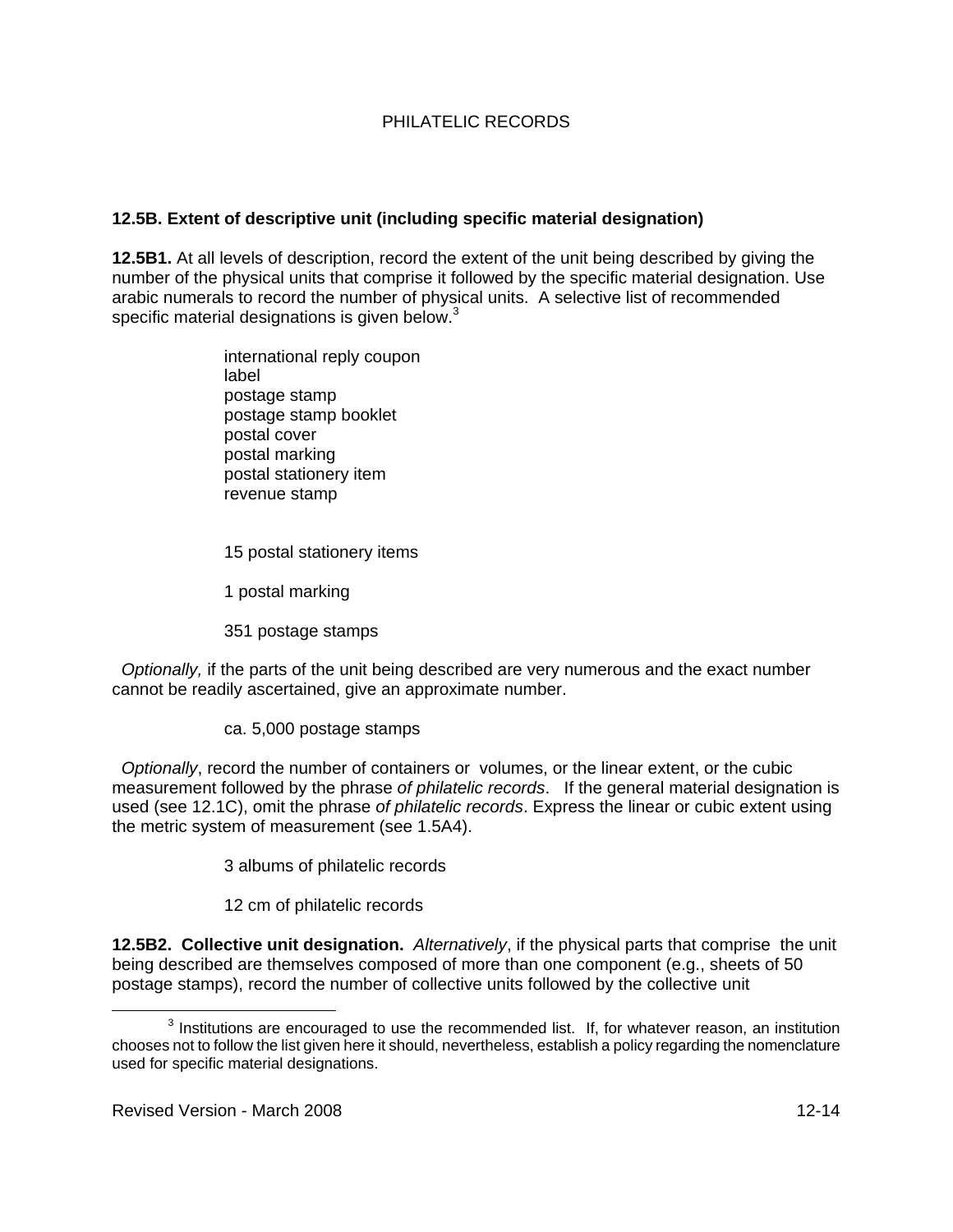designation. Use arabic numerals to record the number of collective units. A list of recommended collective unit designations is given below.<sup>4</sup>

> block pair pane sheet strip

 Unless a further measure of extent is recorded (see 12.5B3), follow the number of collective units and the collective unit designation by the preposition *of* and the applicable specific material designation.

5 blocks of revenue stamps

**12.5B3.** *Optional addition*. If a further measure of extent is required, add such information in parentheses after the specific material designation, collective unit designation, or other term of measurement.

0.3 m of philatelic records (176 postal covers, 42 postal stationery items)

1 album (219 postal markings)

 3 panes (150 postage stamps) 1 block (3 labels)

**12.5B4.** When the unit being described contains parts that fall into three or fewer special classes of material, give the physical extent, including the specific material designation or collective unit designation, for each special class of material.

15 postal covers.  $-$  1 postal marking

48 panes of postage stamps.  $-12$  postage stamp booklets.  $-4$ postal stationery items

 *Optional addition*. If more detail is desired, give a separate and complete physical description for each special class of material.

> 27 postage stamps : die proofs, steel engraving ; 26 x 42 mm or smaller, on support 22 x 14 cm or smaller.  $-$  1 postal cover ; 12 x 19 cm

 $\overline{4}$  $<sup>4</sup>$  Institutions are encouraged to use the recommended list. If, for whatever reason, an institution</sup> chooses not to follow the list given here it should, nevertheless, establish a policy regarding the nomenclature used for collective unit designations.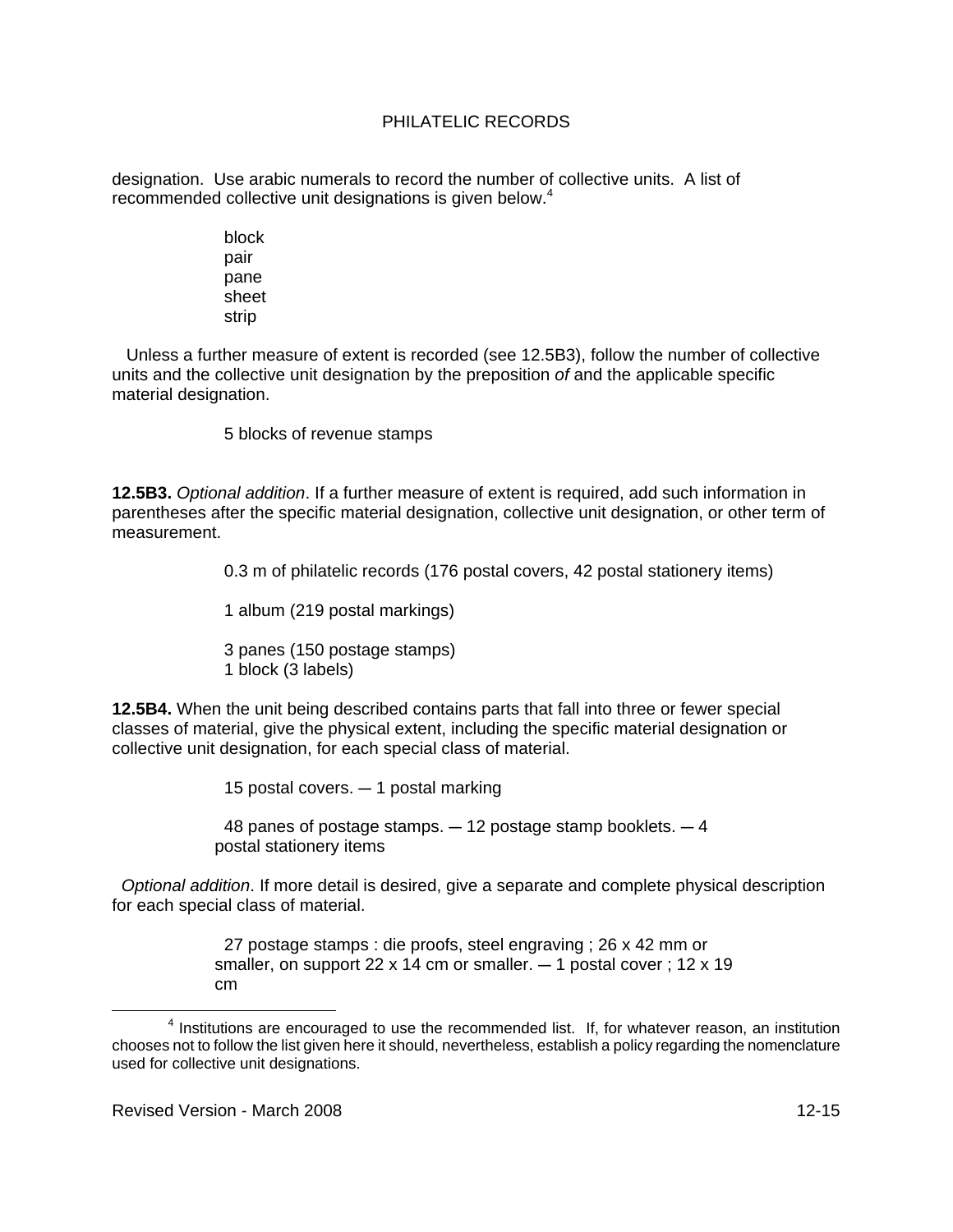**12.5B5.** When the unit being described contains parts that fall into more than three special classes of material, give the physical extent and the specific material designation of the most predominant followed by the phrase *and other philatelic records* and describe the remaining material in a note (see 12.8B12).

> 10 postal stationery items and other philatelic records *Note*: Also includes 7 postal covers, 5 postage stamps, and 3 blocks of postage stamps.

**12.5B6. Accruals.** For material described at an aggregate level of description, e.g., described at the level of a fonds or series, give the extent including the specific material designation if applicable as instructed in 1.5B4. See also 12.8B23.

> 4 m of philatelic records *Note*: Further accruals are expected.

 philatelic records *Note*: Since 1989, ca. 5,000 philatelic records have been transferred to the archives every year.

## **12.5C. Other physical details**

**12.5C1.** At all levels of description, identify any physical details other than extent or dimensions, as appropriate and if readily ascertainable. Where practicable, follow the order set out below:

> production phase layout, format medium, base or support, process, method of reproduction watermark colour perforations, gum, luminescence or tagging

3 revenue stamps : die proofs, steel engravings on india paper, black

6 postal stationery items : envelopes, lithographs, red and blue

 1 postage stamp : photolithograph on Harrison paper, 4 col., perf. 13

 *Alternatively*, give such information in the Scope and content (see 12.7D) or in a note (see 12.8B12).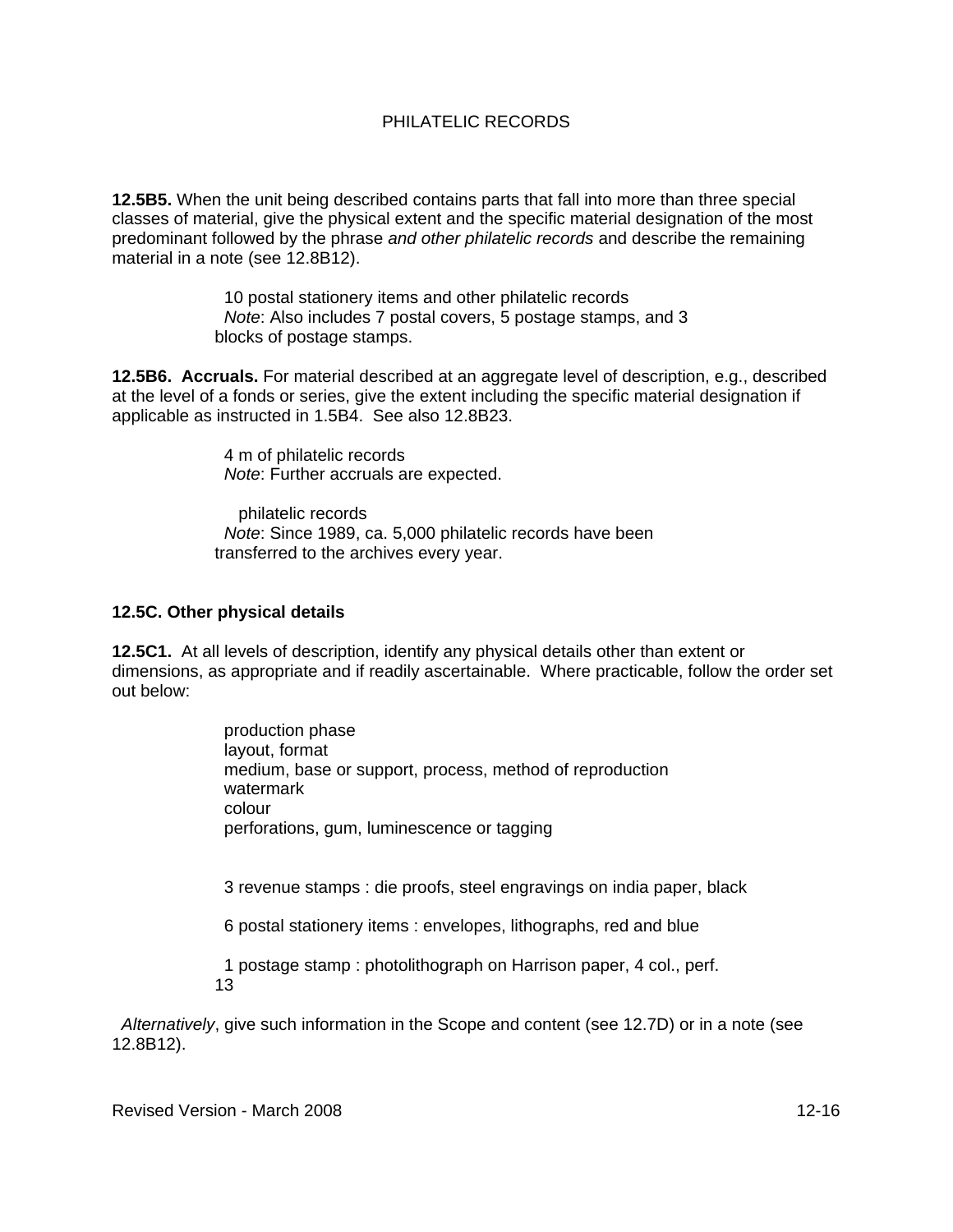**12.5C2. Production phase.** For unissued or unpublished philatelic records, include here specifications of the production phase(s) represented by the material (e.g., essay, proof, die proof, plate proof).<sup>5</sup>

14 postal stationery items : proofs

- 2 labels : die proofs, steel engravings, red
- 1 postage stamp : essay, steel engraving, black brown

Give further details regarding the production phase(s) in the Scope and content (see 12.7D).

**12.5C3. Layout, format.** Describe the layout or format of the philatelic unit if it is not indicated or implied in another area. As appropriate, use terms such as: coil, souvenir sheet, booklet, aerogramme, postal card, envelope, stick 'n tick, se-tenant, tête-bêche, squared circle cancel, duplex cancel, etc.

3 panes of postage stamps : se-tenant

54 postage stamps : some coil

10 postal markings : squared circle cancels

**12.5C4. Medium, support, process, etc.** Give details regarding the medium, base or support, process, method of reproduction or other similar technical specifications. Include trade names if considered significant.

1 label : proof, steel engraving on india paper

6 panes of postage stamps : lithographs on Harrison paper

**12.5C4a. Multiple techniques, processes, etc.** When multiple techniques, processes, etc., are identified, name each, with the predominant technique, process, etc., if any, named first. These terms may be freely combined with the use of conjunctions and prepositions as necessary.

100 postage stamps : lithographs and steel engravings

1 postal stationery item: embossed lithograph on wove paper

 $\frac{1}{5}$  $5$  Institutions are encouraged to establish a list of nomenclature to be used for describing the production phase.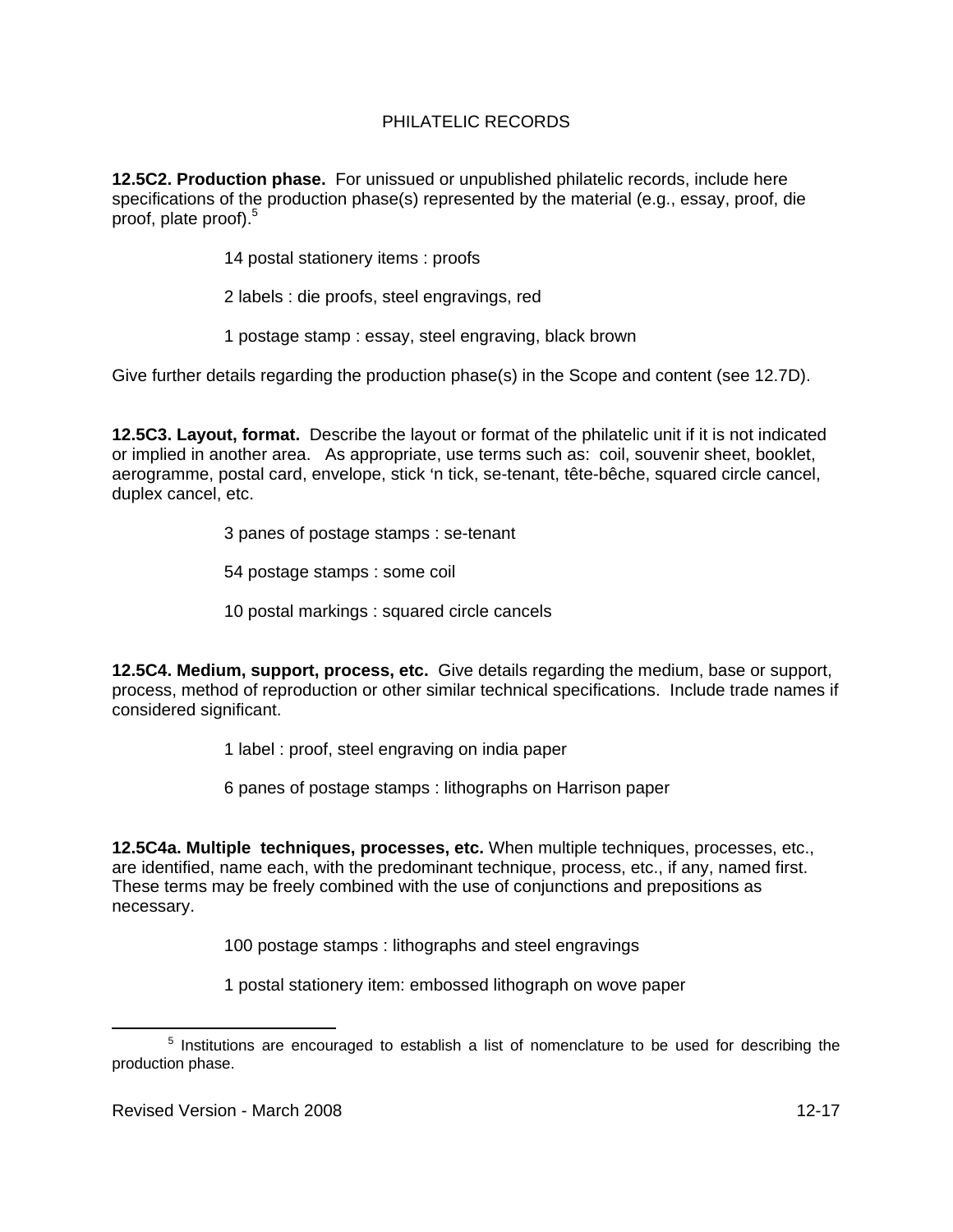When multiple techniques, processes, etc., are known to have been applied but are unidentified, or are too numerous to enumerate, use the terms *various media*, *multiple processes*, or other phrase, as appropriate and give the details in a note (see 12.8B12).

64 postal covers : multiple processes

**12.5C5. Watermark.** Note the presence of a watermark in a general way and give the details in a note (see 12.8B12).

1 postage stamp : photolithograph on watermarked paper

**12.5C6. Colour.** Give the colour characteristics of the unit being described, as appropriate. Also provide the colour characteristics of supports if considered important.

15 postal markings : black

2 labels : steel engraving, red

 2 postal stationery items : envelopes, lithographs in blue and green on cream paper

 *Optionally,* if more than 3 colours are used, indicate the number of colours used followed by the abbreviation *col.*

1 postage stamp : lithograph, 5 col.

**12.5C7. Perforation, gum, luminescence or tagging.** Give information about the perforation (e.g., number, type), gum, luminescence or tagging if these elements are present on the unit. List only those elements common to the entire unit. Use the abbreviation *perf.* and a standard perforation gauge measurement to indicate the number of perforations, where appropriate.

> 1 pair of postage stamps : steel engraving on laid paper, orangered, imperforate

 6 blocks (24 postage stamps) : photolithographs, carmine rose, perf. 12, dextrine gum

1 postal stationery item : envelope, lithograph, sepia, tagged

**12.5D. Dimensions**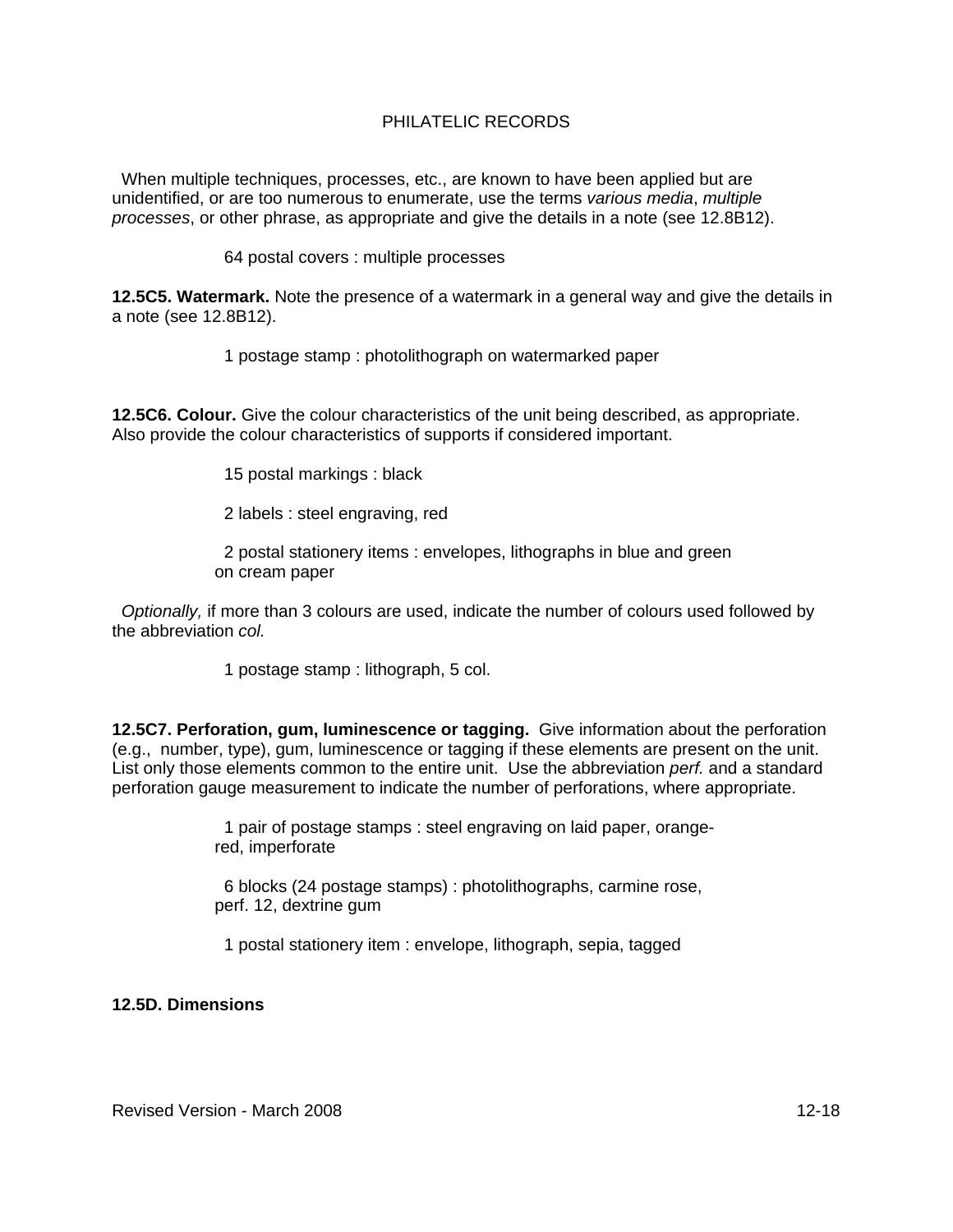**12.5D1.** Record the dimensions of the entire sheet, support, etc.<sup>6</sup>, of the physical unit(s) being described. Give the dimensions of square or rectilinear physical units in the form height x width. The side for height and the side for width are determined with reference to the position in which the philatelic record(s) would be viewed. For circular shapes, give the diameter, followed by the abbreviation *diam*. in parentheses. For oval shapes, give the major and minor axes, followed in parentheses by the word *oval*. Give the dimensions of irregular shapes, measured at the greatest points, in the form height x width, diameter, or major and minor axes, as most appropriate, followed by the abbreviation *irreg.* in parentheses. If appropriate, add a word or phrase which describes the shape. Give the dimensions of containers (see 12.5B1) in the form height x width x depth.

1 label : lithograph ; 40 x 65 mm

 7 postal stationery items : aerogrammes, lithographs, red and blue ; 33 x 18 cm (irreg.)

1 postage stamp : die proof, steel engraving ; 33 x 22 mm (triangle)

**12.5D2. Image dimensions.** *Optional addition.* Give the size of the image followed by the size of the sheet, support, etc., specified as such if:

- a) the size of either dimension of the image area of the physical unit(s) is less than half the same dimension of its sheet, support, etc.,
- *or* b) if there is substantial additional information on the sheet (e.g., text).

 1 postage stamp : proof, lithograph, 4 col. ; 26 x 32 mm on sheet 67 x 48 cm

 *Alternatively*, give the size of the sheet, support, etc., specified as such, preceded by the size of the image if different from the former.

> 1 postage stamp : die proof, steel engraving ; 33 x 22 mm on support 40 x 31 mm

**12.5D3. Multiple dimensions in aggregate levels of description.** When material described at an aggregate level of description, e.g., fonds, series, file, consists of physical units of two different sizes, give both. If the material being described consists of physical units of more than two sizes, the dimensions of the largest are given followed by the words *or smaller*.

12 postage stamp booklets ; 10 x 8 cm and 5 x 7 cm

 $\overline{6}$  $6$  In measuring the dimensions of the sheet, support, etc., do not include a mat, frame, or other mount or container. If the mat, frame, container, etc., cannot be removed or is an integral part of the unit being described, follow the instructions in 12.5D6.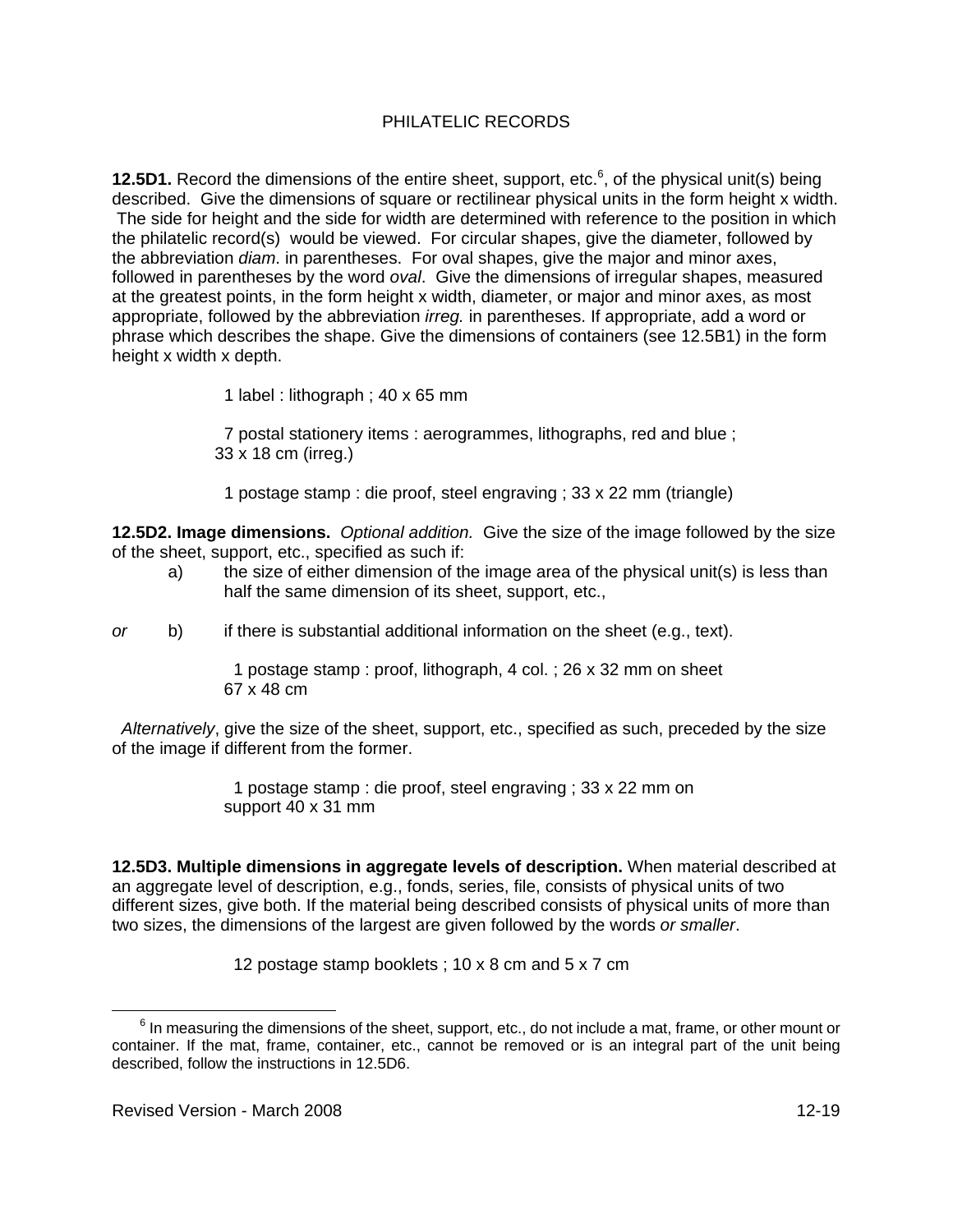10 postage stamps : steel engravings, lithographs ; 37 x 25 mm or smaller

ca. 750 postal covers ; 20 x 27 cm or smaller

 *Alternatively,* give the smallest and the largest size, separated by a hyphen.

 44 sheets of postage stamps : proofs, lithographs, 6 col. ; 33 x 21 cm-70 x 50 cm

 *Optionally,* add to the dimensions statement, the predominant sizes or the range of predominant sizes enclosed in parentheses.

> 21 sheets of postage stamps : proofs, lithographs, 4 col. ; 66 x 44 cm or smaller (most 26 x 23 cm)

**12.5D4. Unit(s) of measurement.** Record the dimensions of the physical unit(s) in centimetres rounded up to the next whole centimetre. If the item measures less than 5 centimetres in height, width, or diameter, give the dimensions in millimetres.

13 postal covers ; 17 x 11 cm

1 postage stamp : steel engraving ; 21 x 33 mm

 *Alternatively*, give the dimensions in centimetres to the nearest millimetre. Record whole numbers decimally.

1 postage stamp booklet ; 15.2 x 8.0 cm

6 postal covers ; 16.4 x 10.6 cm

 1 postage stamp : die proof, steel engraving in green on india paper ; 21 x 17 mm on support 7.9 x 6.1 cm

**12.5D5. Folded or rolled items.** When a physical unit is designed to be folded or rolled, give the dimensions of the primary support and add the dimensions when folded or rolled. Precede the second dimension statement by the words *folding to, rolling to*, *folded to*, or *rolled to* as appropriate, depending on whether the physical unit is stored flat or in a folded or rolled format. Add in parentheses the abbreviation *diam.* following the dimension which has been rolled. If the materials are too fragile or too numerous to be measured flat, record only the dimensions when folded or rolled.

> 1 postal stationery item : aerogramme, offset lithograph, 6 col. ; 32.1 x 21.0 cm folded to 9.7 x 18.0 cm

Revised Version - March 2008 12-20 12:00 12:00 12:00 12:00 12:00 12:00 12:00 12:00 12:00 12:00 12:00 12:00 12:0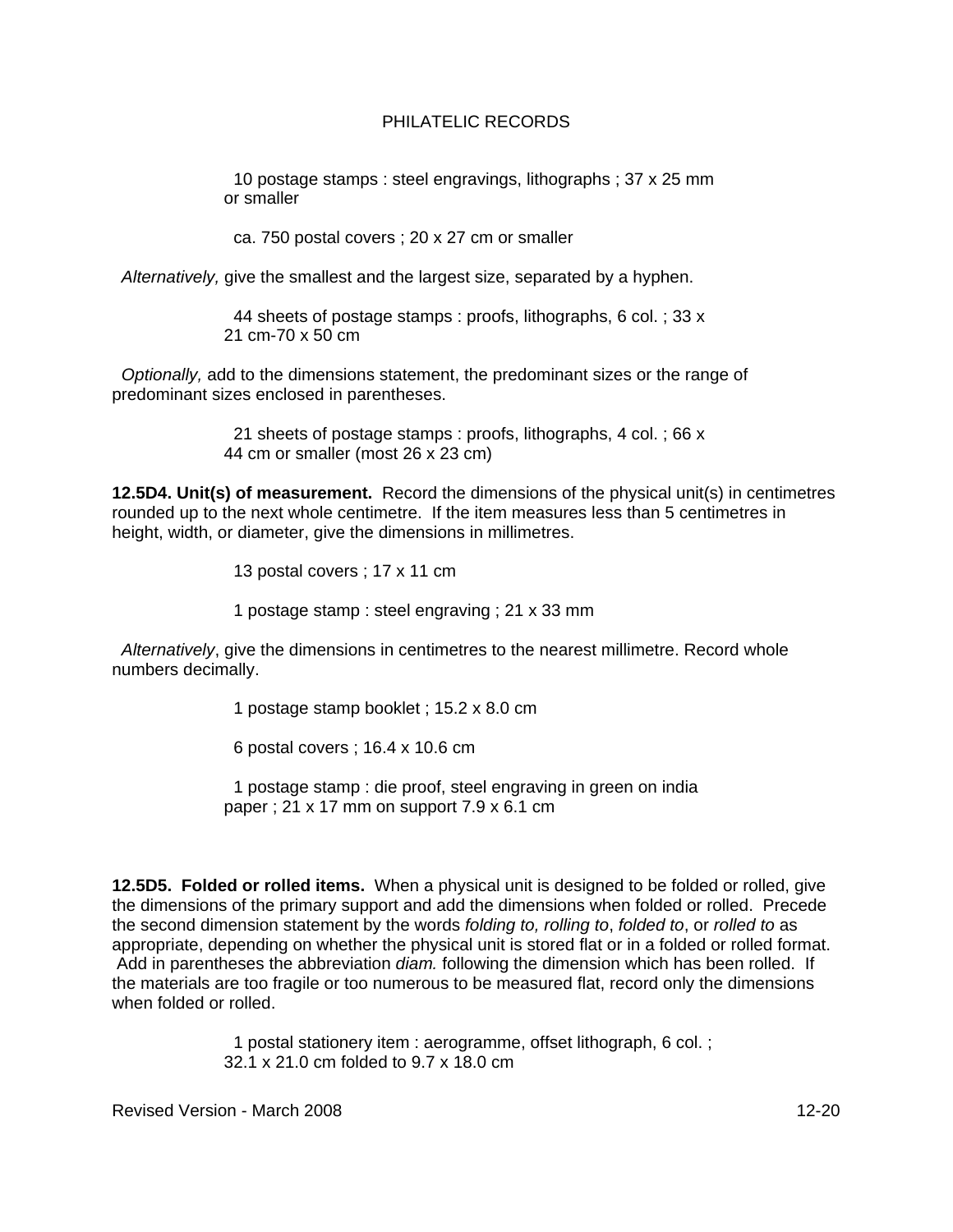1 strip (200 postage stamps) : coil, steel engraving, red ; rolled to 35 mm (diam.) x 50 mm

 *Optional addition*, when a physical unit is kept folded or rolled, whether so designed or not, give the dimensions of the primary support and add the dimensions when folded or rolled, specified as such.

> 1 sheet (200 postage stamps) : plate proof ; 30 x 46 cm folded to 15 x 23 cm

**12.5D6. Sight measurements and framed items.** When a part of the unit being described is not visible because of a non-removable mat, frame, or other integral container or mounting, give the sight measurements followed by the word *sight* in parentheses. *Optionally*, add the dimensions of the mat, frame, etc., specified as such.

> 1 pane (50 postage stamps): lithography ; 21 x 27 cm (sight) in mat 26 x 31 cm (*Window mat and backing are glued together*)

#### **12.5E. Accompanying material**

**12.5E1.** Give details of accompanying material as instructed in 1.5E.

 25 labels : lithographs on self-adhesive paper ; 8.9 x 11.2 cm + 1 instruction sheet

#### **12.6. PUBLISHER'S SERIES AREA**

Contents:

- 12.6A. Preliminary rule
- 12.6B. Title proper of publisher's series
- 12.6C. Parallel titles of publisher's series
- 12.6D. Other title information of publisher's series
- 12.6E. Statements of responsibility relating to publisher's series
- 12.6F. Numbering within publisher's series

#### **12.6A. Preliminary rule**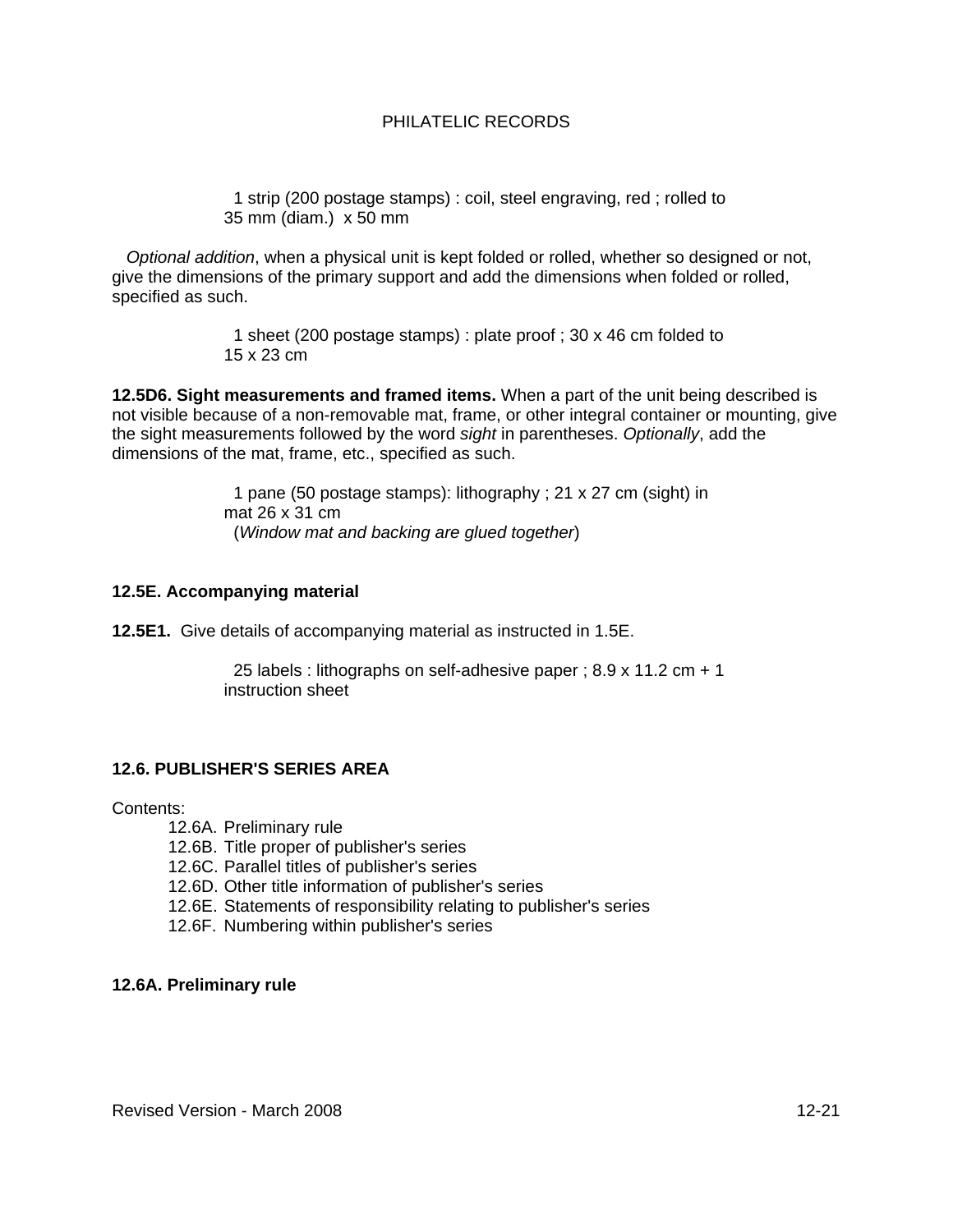**12.6A1. Scope.** Use this area only for describing an item belonging to a publisher's series. Do not record here information about an archival series.<sup>7</sup>

## **12.6A2. Punctuation**

 For instructions on the use of spaces before and after prescribed punctuation, see 1.0C. Precede this area by a full stop, space, dash, space *or* start a new paragraph. Enclose each publisher's series statement in parentheses. Precede each parallel title by an equals sign. Precede other title information by a colon. Precede the first statement of responsibility by a diagonal slash. Precede each subsequent statement of responsibility by a semicolon. Precede the numbering within a publisher's series by a semicolon.

## **12.6B. Title proper of publisher's series**

**12.6B1.** Transcribe a formal title proper of a publisher's series as instructed in 12.1B1.

Masterpieces of Canadian art

Canada 92

# **12.6C. Parallel title of publisher's series**

**12.6C1.** Transcribe parallel titles of a publisher's series as instructed in 12.1D.

 Canada's river heritage = Fleuves et rivières du patrimoine canadien

# **12.6D. Other title information of publisher's series**

**12.6D1.** Transcribe other title information of a publisher's series as instructed in 12.1E and only if considered necessary for identifying the publisher's series.

Christmas, 1982 : nativity scenes

 $\overline{7}$  $\frac{7}{1}$  For the distinction between publisher's series and archival series, see the glossary.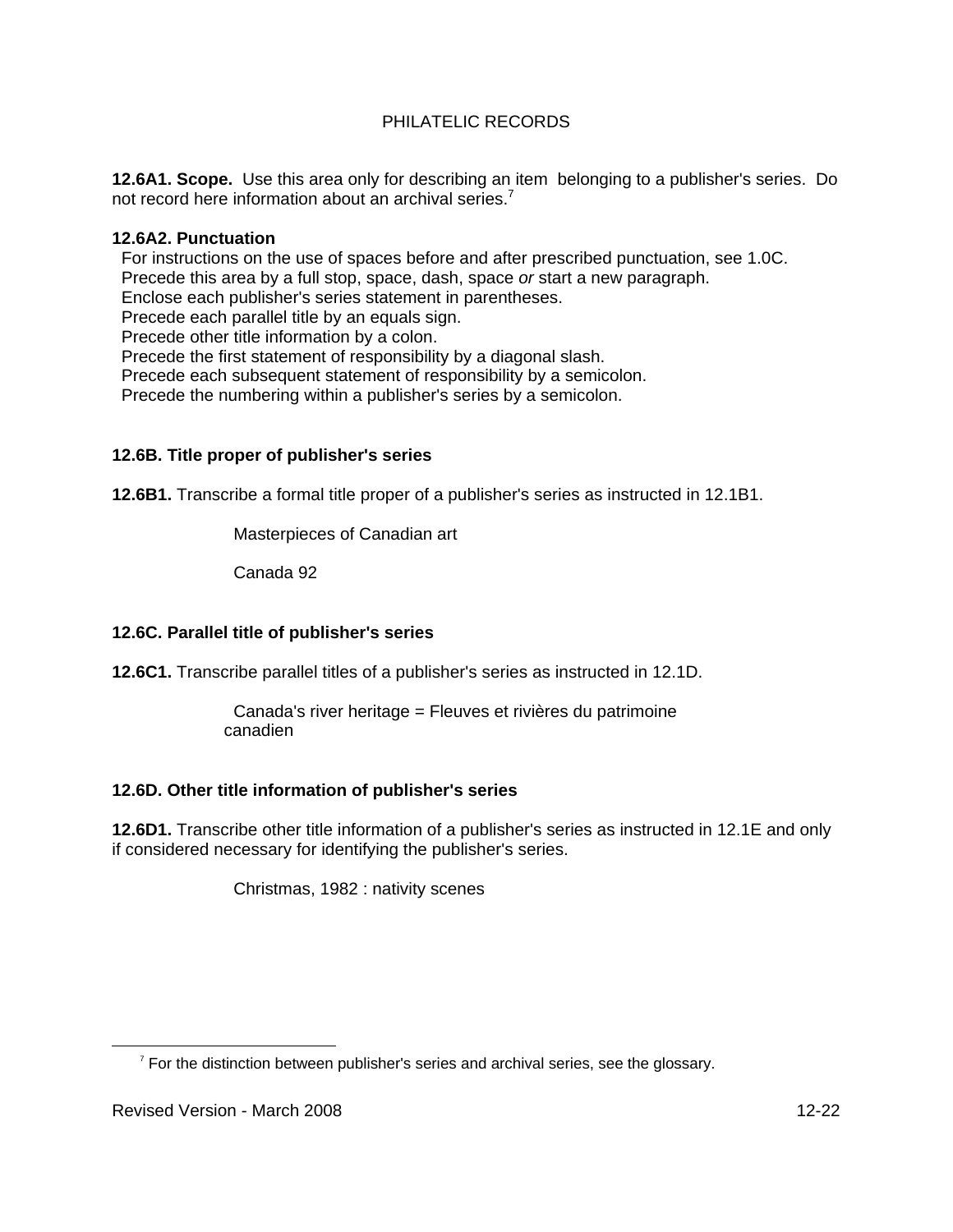## **12.6E. Statements of responsibility relating to publisher's series**

**12.6E1.** Transcribe explicit statements of responsibility appearing in conjunction with the publisher's series title only if they are considered necessary for identifying the publisher's series. Follow the instructions in 12.1F when transcribing a statement of responsibility relating to a publisher's series.

Queen Elizabeth II regular issue / designed by Ernst Roch

## **12.6F. Numbering within publisher's series**

**12.6F1.** See 1.6F.

 Canadian history in postage stamps ; series 2 = Histoire du Canada en timbre-poste ; 2eme [sic] série

# **12.7. ARCHIVAL DESCRIPTION AREA**

## Contents:

- 12.7A. Preliminary rule
- 12.7B. Administrative history/Biographical sketch
- 12.7C. Custodial history
- 12.7D. Scope and content

#### **12.7A. Preliminary rule**

#### **12.7A1. Scope**

See 1.7A1.

## **12.7A2. Punctuation**

 Precede each element of description with a full stop, space, dash, space *or* start a new paragraph for each element of description.

 Separate the introductory wording of an element of description from the content of a note by a colon followed but not preceded by a space.

**12.7A3.** In presenting information in the archival description area, follow the instructions set out in 1.7A3-1.7A5.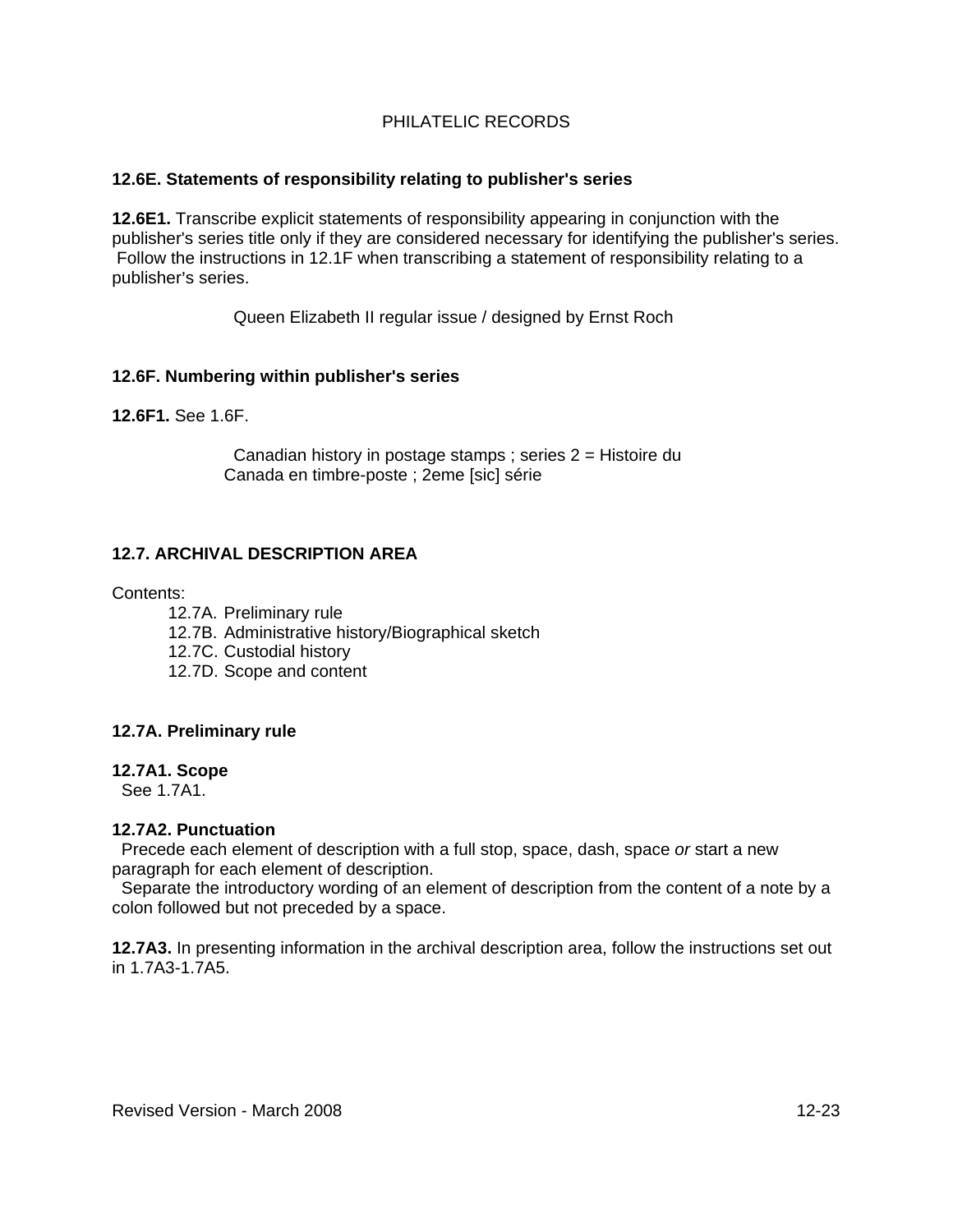## **12.7B. Administrative history/Biographical sketch**

**12.7B1. Administrative history.** Give a concise administrative history as instructed in 1.7B1.

 The British American Bank Note Company Limited was founded in 1866. It specialized in security printing for government and private industry. Over its history, the company printed stamps, bank notes, passports, securities, bank stationery, lottery tickets, as well as other printed matter. The British American Bank Note Company also designed many of the products it printed. As well, it was involved in the research and development of methods to guard against counterfeiting.

 The company was formed from two groups of printers, one headed by George Bull Burland and the other by W.C. Smillie. The British American Bank Note Company later absorbed two smaller printers, the Dominion Bank Note Company and the Canada Bank Note Company.

 In 1984, the British American Bank Note Company became a wholly owned subsidiary of BCE Inc. As part of the sale of BCE PubliTech in 1988, the business was transferred to Quebecor Printing Inc. It was subsequently known as the BA Banknote Division of Quebecor Printing Inc.

**12.7B2. Biographical sketch.** Give a concise biographical sketch as instructed in 1.7B2.

 Major Richard (Dick) Kenneth Malott was born in Kingsville, Ont. on 31 Oct. 1927. He married Dorothy Payne on 28 Feb. 1953. They have one son, Douglas.

 Dick Malott attended the University of Western Ontario, London, Ont. from 1946 to 1950, obtaining a Bachelor of Arts (Honours History). In 1965 he obtained a Master of Science Degree in Logistics and Computers at the United States Air Force Institute of Technology at Wright-Patterson Air Force Base, Dayton, Ohio.

 Malott joined the RCAF in 1950. During his career in the RCAF/Canadian Forces, he served in Nova Scotia, Ontario, England, Sardinia, the United States and Vietnam. In 1974, he retired from the Canadian Forces to become the Chief Curator of Collections at the Canadian War Museum, Ottawa, Ont. Malott retired from the Canadian War Museum in 1992.

 Dick Malott's main hobby is aerophilately. He specializes in Canadian pioneer and semi-official air mail flown envelopes, and interrupted (crash) covers. He has been active in many philatelic societies and has written extensively about aerophilately. His collections have won gold medals at national and international exhibitions. In 1992, he established Malott Aerophilatelic and Militaria Consultant Services.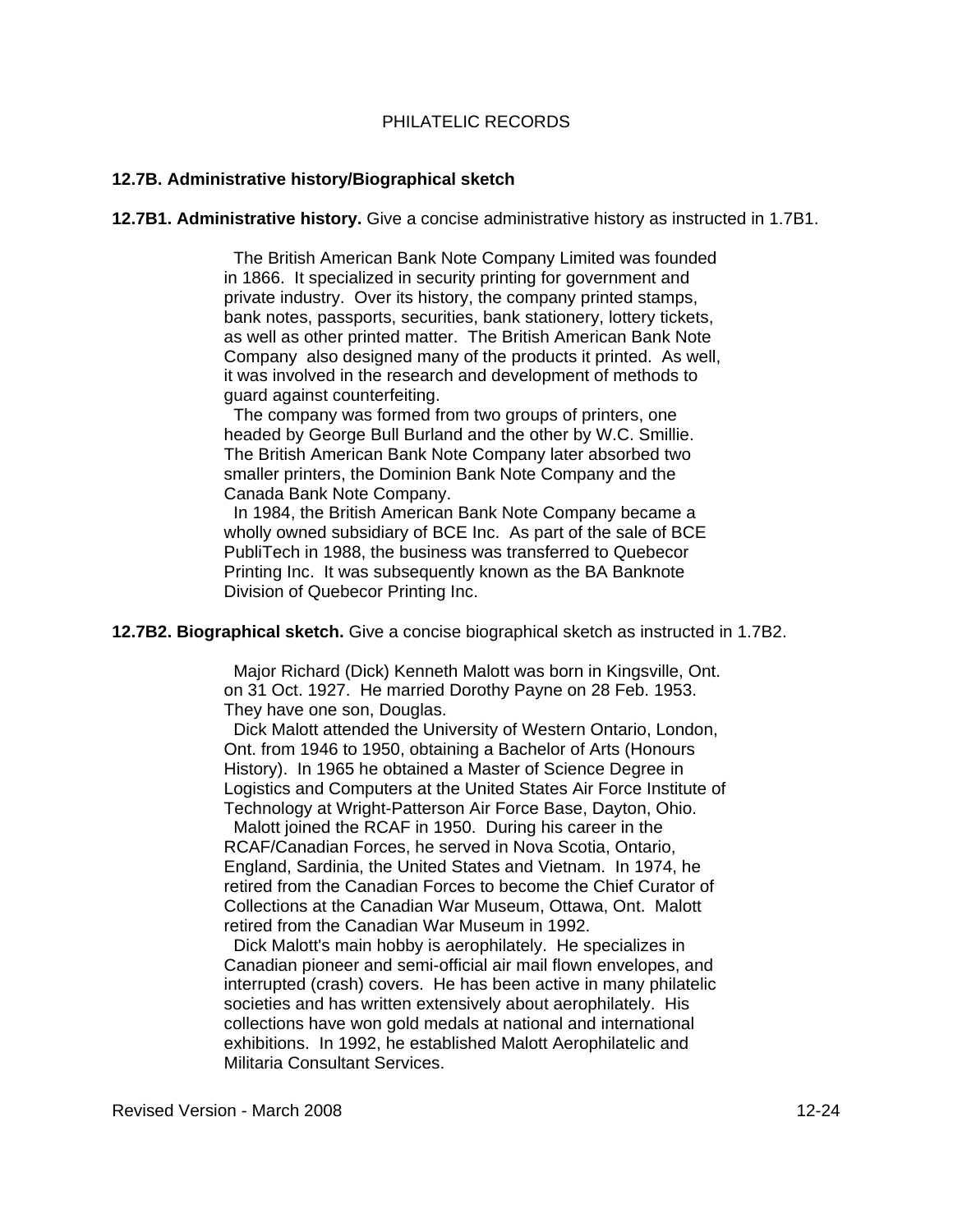#### **12.7C. Custodial history.** Give the custodial history as instructed in 1.7C.

 These documents were given to F.E. Eaton by their creator, Andrej Frodel. Mr. Eaton subsequently donated them to the National Postal Museum. In 1988, the material was transferred to the Canadian Postal Archives program within the National Archives of Canada.

**12.7D. Scope and content.** Give information about the scope and the internal structure or arrangement of the records, and about the contents of the unit being described as instructed in 1.7D.

> Fonds consists of issued stamps and proof material printed by the British American Bank Note Company. The bulk of the records contain material created for definitive, commemorative, postage due, air mail, air mail special delivery, special delivery, and post card issues for the Post Office Department. These records were apparently retained by the printer as samples to document its work. The material is arranged into two parts: one containing plate proofs of philatelic items, the other containing issued stamps and related documentation.

 Series consists of a presentation album containing single images from plate proofs of stamps, plate essays of unissued stamp designs, and plate proofs of post cards. Most of the material was printed for Canada's Post Office Department.

## **12.8. NOTE AREA**

Contents:

12.8A. Preliminary rule 12.8B. Notes

#### **12.8A. Preliminary rule**

**12.8A1. Scope.**  See 1.8A1.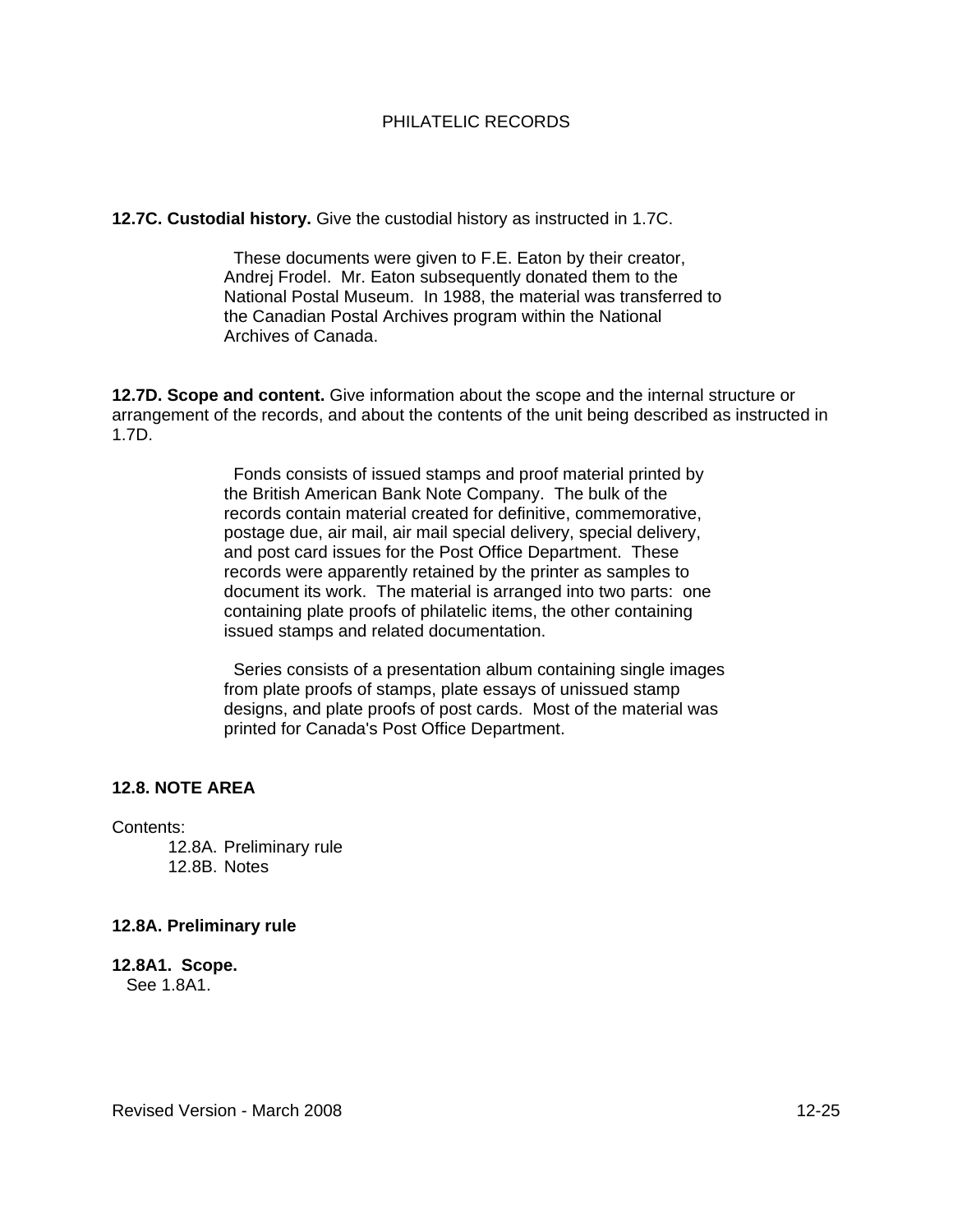## **12.8A2. Punctuation**

 Precede each note by a full stop, space, dash, space *or* start a new paragraph. Separate introductory wording from the main content of a note by a colon followed but not preceded by a space.

**12.8A3.** In presenting information in the note area, follow the instructions set out in 1.8A4- 1.8A5.

#### **12.8B. Notes**

Make notes as instructed in 1.8B and the following subrules.

**12.8B1. Variations in title.** Make notes on variant titles as instructed in 1.8B1.

 Traditionally known as: Imperial penny postage  *(Title proper is* Xmas 1898*)*

**12.8B2. Source of supplied title proper.** Indicate the source of a supplied title proper as instructed in 1.8B2.

> Title taken from the official bulletin for the issued stamp *(Supplied title for an untitled die proof created in the stamp design process)*

**12.8B3. Parallel titles and other title information.** Make notes on parallel titles and other title information as instructed in 1.8B3.

**12.8B4. Continuation of title.** Complete the transcription of the formal title proper and/or other title information as instructed in 1.8B4.

> Title continues: ... passing over the first carrier of ocean mail *(Title proper:* Vickers Vimy leaving St. John's with first transatlantic air mail*)*

**12.8B5. Statement(s) of responsibility.** Make notes on any statement(s) of responsibility as instructed in 1.8B5. Give the creator after whose original work the unit being described has been made, if known and not already recorded in the description.

Designer and engraver Yves Baril

After a photograph by Yousuf Karsh

**12.8B6. Attributions and conjectures.** Make notes on authors to whom the unit being described has been attributed, as instructed in 1.8B6.

Engraving attributed to Alfred Jones

Revised Version - March 2008 12-26 12-26 12-26 12-26 12-26 12-26 12-26 12-26 12-26 12-26 12-26 12-26 12-26 12-26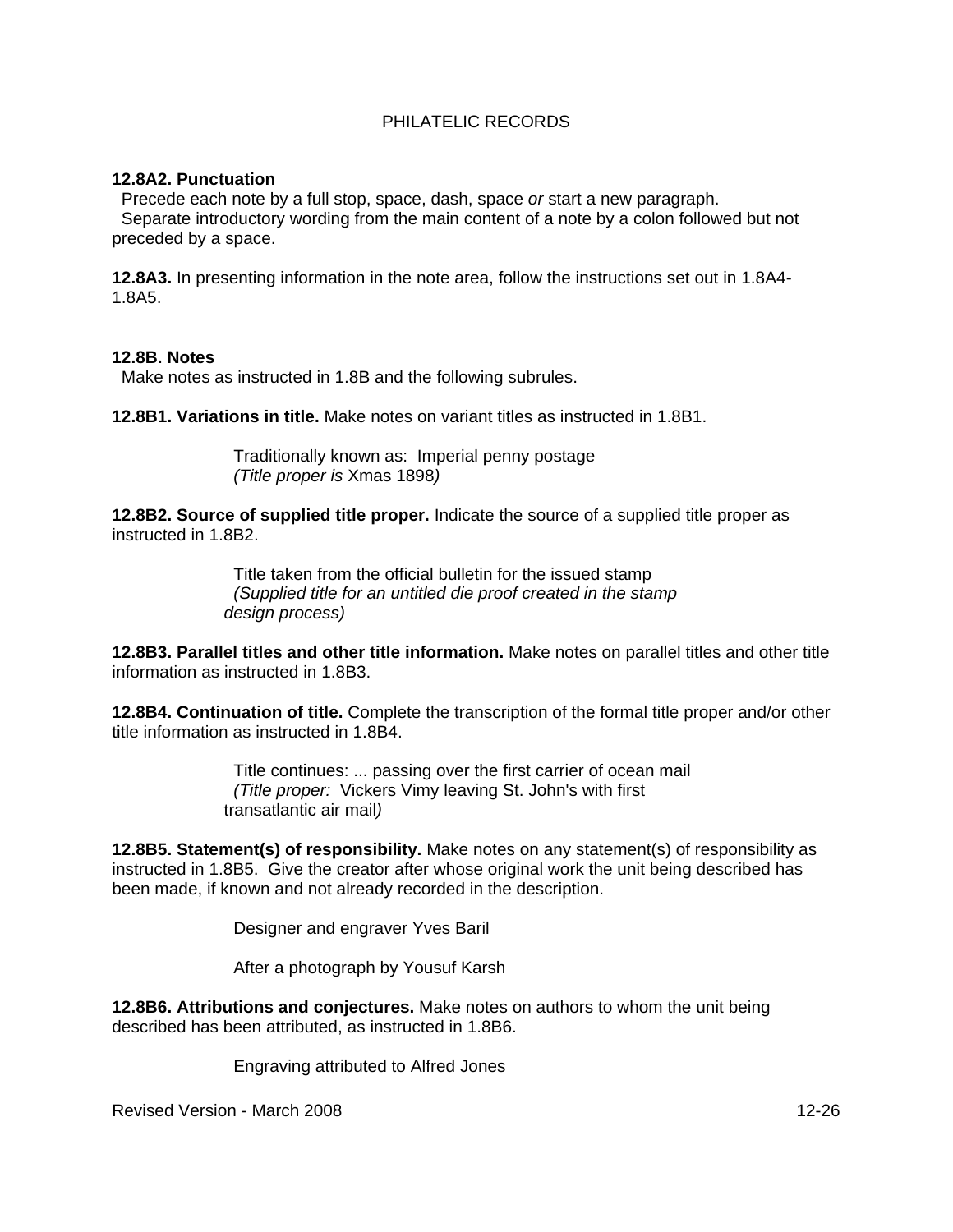**12.8B7. Signatures and inscriptions.** Make notes on signatures, inscriptions, or marks, monograms, etc. If important, indicate where such signatures and inscriptions appear. Do not record the actual signature if it has already been transcribed in the description.

> Inscribed in pencil, recto: Proof after softening plate and hammering out Apr 10/35

Instructions to the engraver inscribed in pencil on recto

 Inscriptions in side margins at the four corners of the pane record the printer name, plate number, names of designers

**12.8B8. Edition.** Make notes relating to the edition as instructed in 1.8B7.

Issue combines plate 1 of the frame and plate 2 of the vignette

**12.8B9. Issue data.** Make notes on information relating to the issuing jurisdiction or the denomination that is not already included in the philatelic issue data area.

> Includes postage stamp issues from 36 Universal Postal Union member countries

 Includes all the issued denominations for the series plus material relating to the unissued  $4¢$  denomination

**12.8B10. Date(s) of creation, including publication, distribution, etc.** Make notes on dates and other details of creation, publication, distribution, etc., as instructed in 1.8B8.

First issued in 1851

**12.8B11. Generation.** Make notes to distinguish between different generations of material.

 Post-contemporary "proofs" pulled from printing plate of stamp issued in 1857 *(Date of creation: 1930)*

**12.8B12. Physical description.** Make notes on important physical details that are not already included in the physical description area. See also 1.8B9.

Plate blocks mounted in set on card

Colour uneven on proof

Lathework along lower margin of proof sheets

Revised Version - March 2008 12-27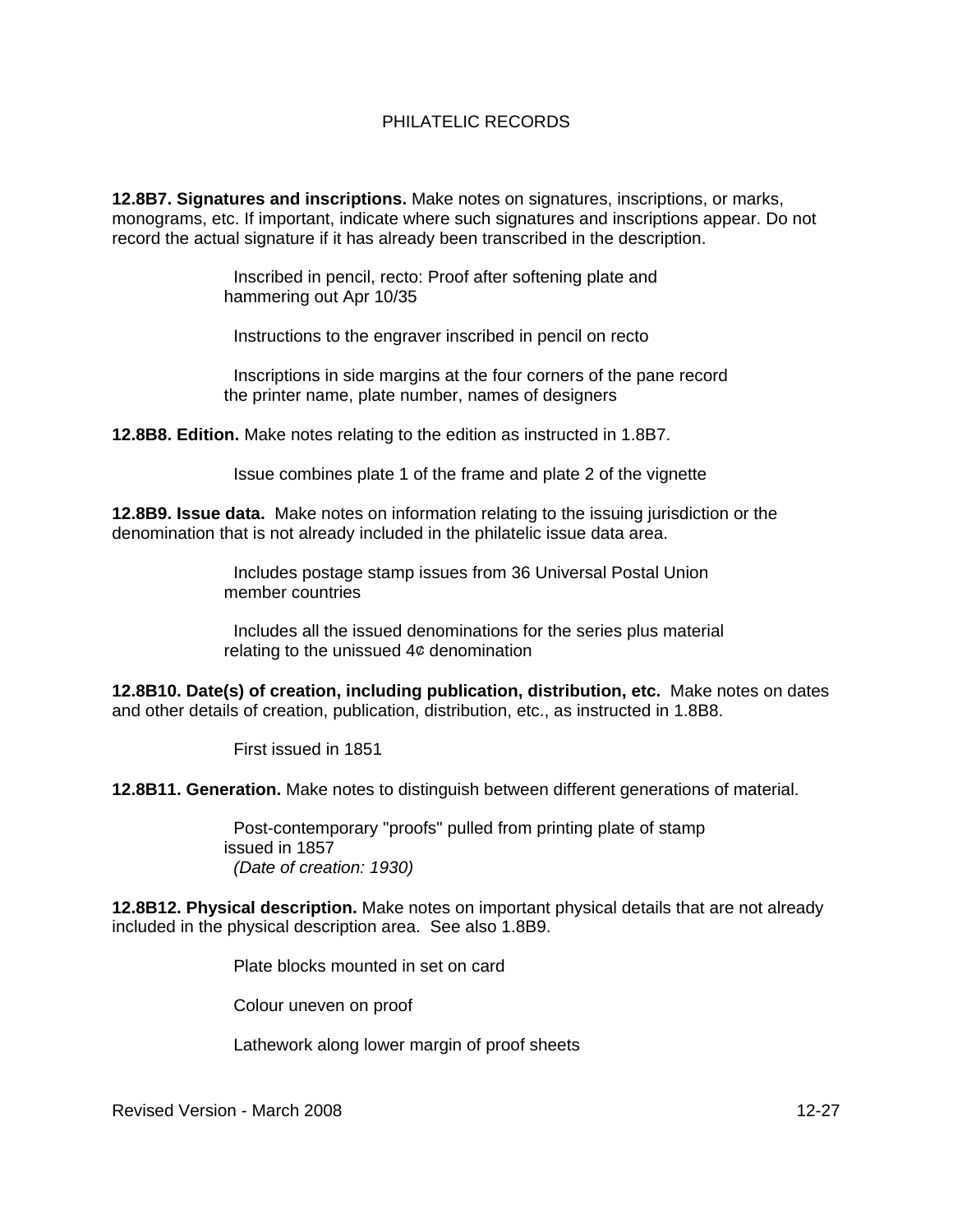Proof sheets are punch cancelled

Postage stamp is watermarked "E.&G." (For E. & G. Bothwell Cluta Mills)

**12.8B12a. Markings.** Make notes on postal markings, cancellations, handstamps, imprints, etc.

 Cancellation: "day of issue/jour d'émission"; location: Ottawa Canada; date: 81-11-24

 American Bank Note Co. engraving department date stamp on verso

**12.8B12b. Physical condition.** Make notes on the physical condition of the unit being described as instructed in 1.8B9a.

Creases through the centre column of stamps

Colour faded on stamp

**12.8B12c. Conservation.** Make notes on conservation work performed as instructed in 1.8B9b.

Removed from original mount and cleaned

Adhesive hinges removed from verso

**12.8B12d. Accompanying material.** Make notes on accompanying material as instructed in 1.8B9c.

Accompanied by a souvenir booklet

**12.8B13. Publisher's series.** Make notes on the publisher's series as instructed in 1.8B10.

 Title in official bulletin: 1988 Olympic Winter Games *(Series title on stamps:* Calgary 1988*)*

**12.8B14. Alpha-numeric designations.** Make a note of any important numbers borne by the unit as instructed in 1.8B11.

Die number: X-G-588

**12.8B15. Immediate source of acquisition.** Make notes on the immediate source of acquisition as instructed in 1.8B12.

> Acquired from the Vincent Graves Green Philatelic Research Foundation

Revised Version - March 2008 12-28 12-28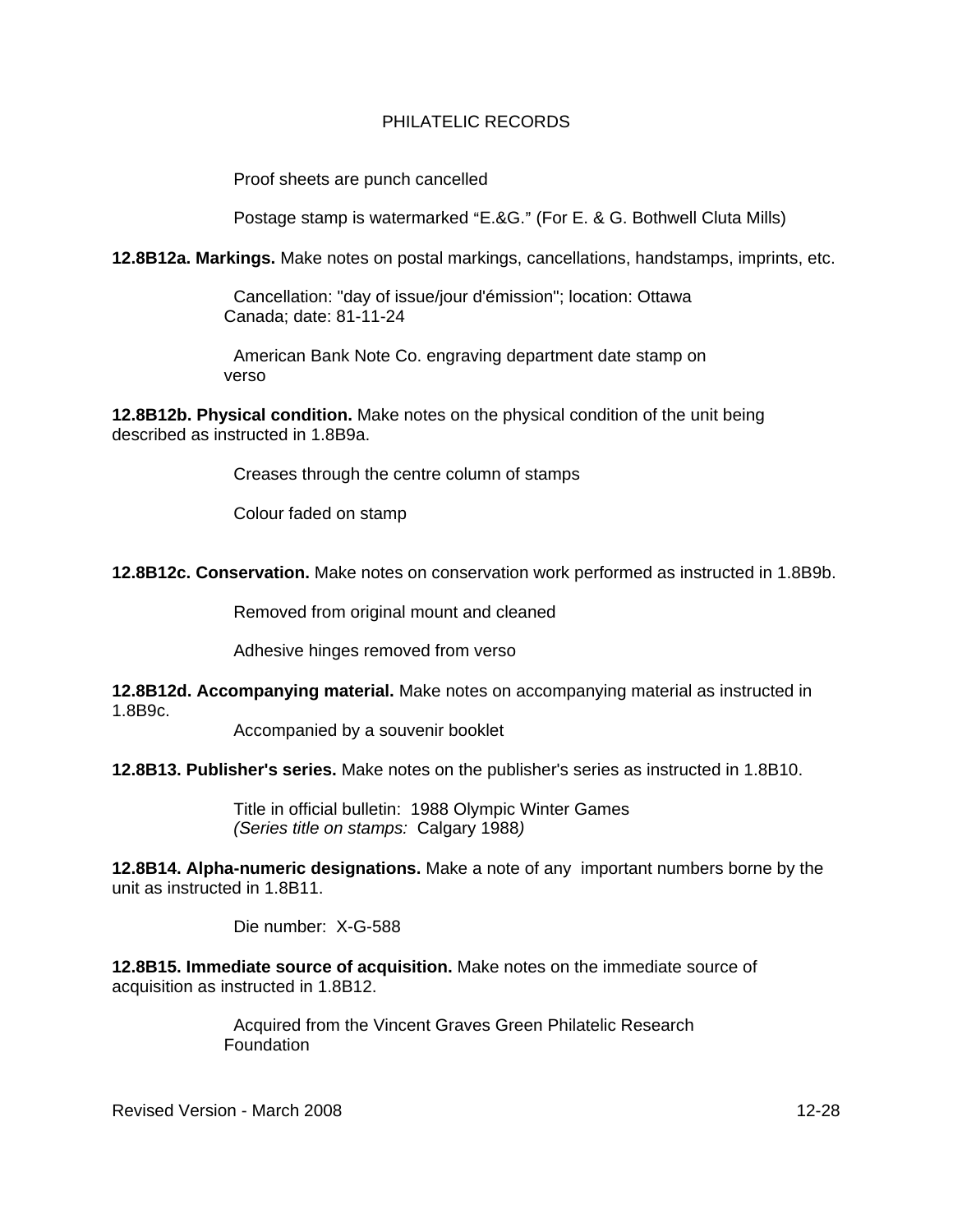**12.8B16. Arrangement.** Make notes on the arrangement as instructed in 1.8B13.

 Material arranged by the archives into sequential order by issue date

**12.8B17. Language.** Make notes on the language of the unit being described as instructed in 1.8B14.

Text on booklet cover in French only

**12.8B18. Location of originals.** Make notes on the location of originals and reproductions as instructed in 1.8B15a.

**12.8B19. Availability of other formats.** Make notes on the availability of other formats as instructed in 1.8B15b.

Selected photographic reproductions available

**12.8B20. Restrictions on access, use, reproduction, and publication.** Make notes on restrictions as instructed in 1.8B16.

> Restricted: Permission of the donor required for access, use, or reproduction

 Access and use subject to review under the Access to Information and Privacy act

No reproduction without the written permission of Canada Post

**12.8B21. Finding aids.** Make notes on finding aids as instructed in 1.8B17.

Inventory list available

 Finding aid: Pritchard-Andrews Limited collection of proof impression books. 33 v. Canadian Postal Archives finding aids: CPA-13, CPA-15, CPA-19, CPA-27

**12.8B22. Associated material.** Make notes on associated material as instructed in 1.8B18.

 Original steel hammer used to make the postmarks is located at the National Postal Museum of the Canadian Museum of Civilization, Hull, Quebec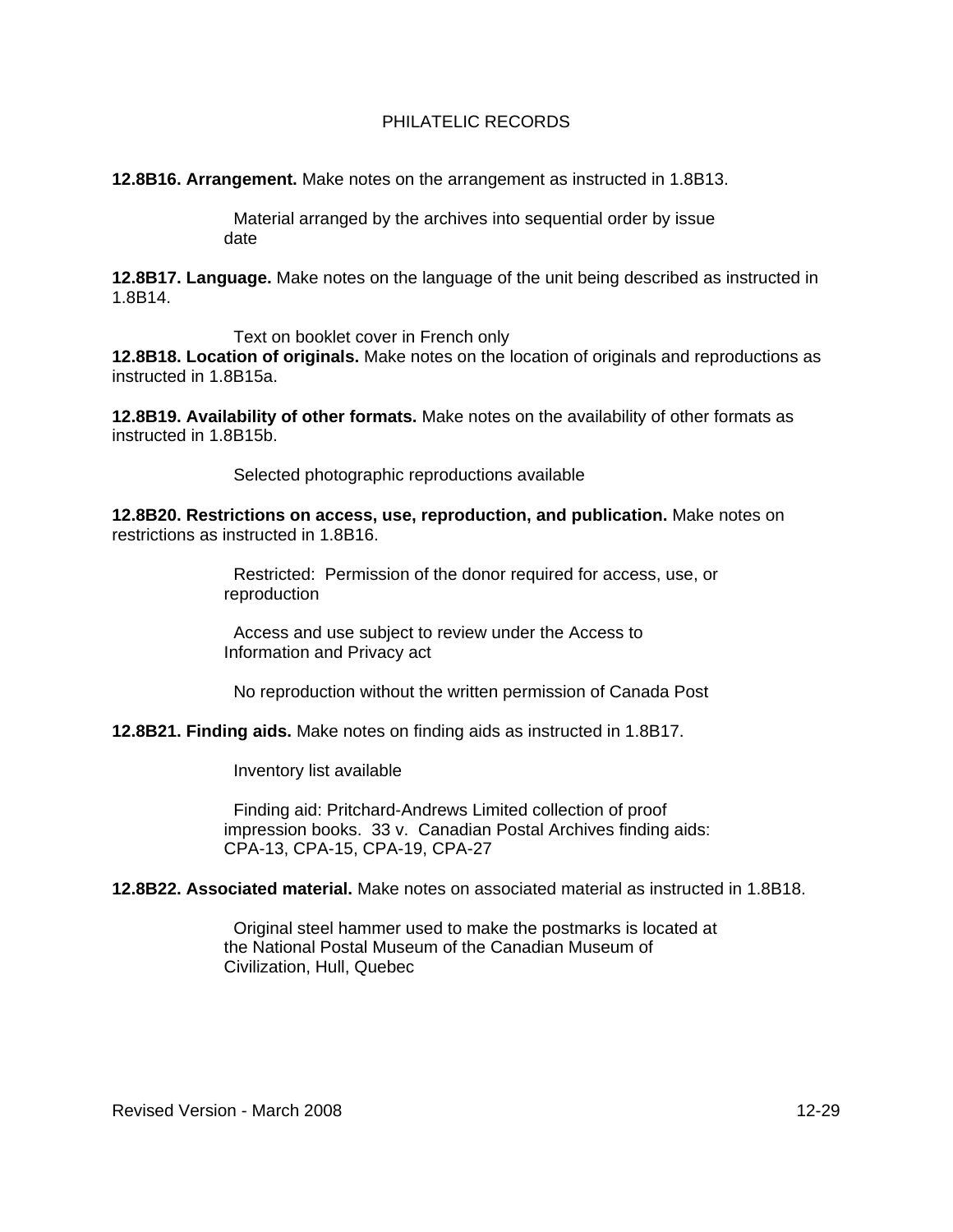**12.8B23. Accruals.** Make notes on accruals as instructed in 1.8B19.

 Issued material is transferred semi-annually to the archives. Preproduction material no longer required for production purposes is transferred approximately once a year

**12.8B24. Related groups of records in different fonds.** Make notes regarding related groups of records in different fonds as instructed in 1.8B20. Also give this information at the file or item level of description if significant.

> Other revenue material is located in the American Bank Note Company fonds

**12.8B24a. Related groups of records within the same fonds.** Make notes regarding related groups of records within the same fonds as instructed in 1.8B20a.

**12.8B25. References to published works.** Provide references to published works containing a description of the unit. As appropriate, cite philatelic catalogues or other standard sources that classify (e.g., by stamp issue) or otherwise help identify the material being described. Make this note in a standard and abbreviated form.

> Described in: The essays and proofs of British North America / Kenneth Minuse and Robert H. Pratt. Federalsburg, Md. : Sissons Publications, 1970. p. 47

 Catalogue reference: The Canadian revenue stamp catalogue / E.S.J. van Dam. Toronto : Unitrade Press, 1991. FPS3

**12.8B26. General note.** Use this note to record any other descriptive information considered important as instructed in 1.8B21.

#### **12.9. STANDARD NUMBER AREA**

Contents:

12.9A. Preliminary rule 12.9B. Standard number

#### **12.9A. Preliminary rule**

#### **12.9A1. Scope.** See 1.9A1.

#### **12.9A2. Punctuation**

Revised Version - March 2008 12-30 12-30 12-30